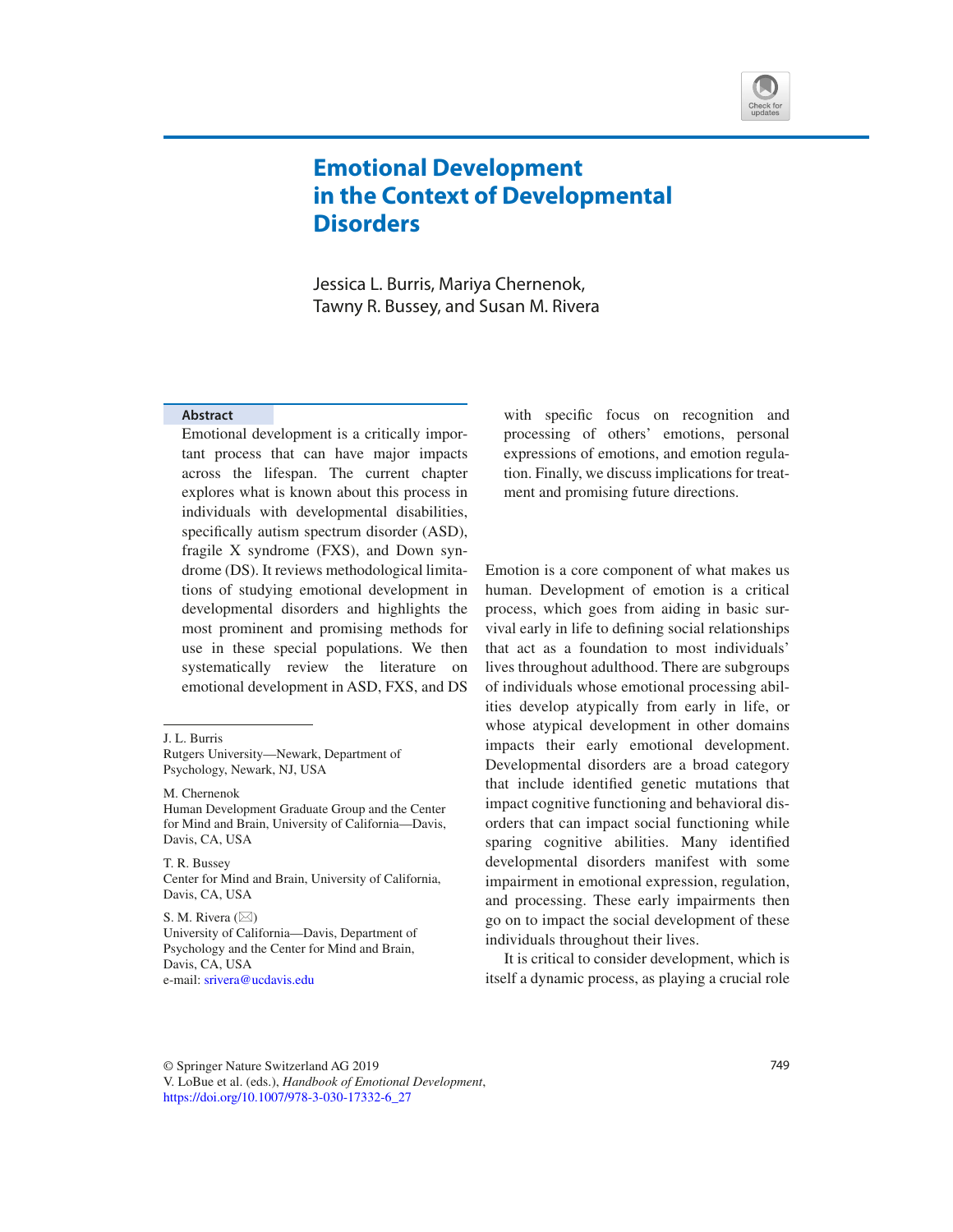in the phenotypic outcomes of individuals with these disorders. Across different disorders, similar profles of impairment could be due to completely different pathways or developmental cascades (Karmiloff-Smith, 1998). Studying emotional development in the context of developmental disorders presents a promising opportunity to elucidate the underlying mechanisms that are at play in even typical emotional development; in turn, studying atypical development can help explain not only the origins of typical behavior but also the impact of different experiences on the global development of emotion.

While there are many developmental disorders that present with relevant and distinct patterns of emotional development, the current chapter will bring together separate lines of research focusing on autism spectrum disorder, fragile X syndrome, and Down syndrome. We emphasize different levels of analysis that focus on the recognition and interpretation of other people's emotions, patterns of an individual's own emotion expression, as well as emotion regulation abilities across the lifespan. Throughout the chapter, we will highlight physiological measurement and neural processing of emotion in individuals with these developmental disorders and, importantly, will review the methodological challenges in studying emotional development in these populations.

#### **Autism Spectrum Disorder**

Autism spectrum disorder (ASD) is a pervasive neurodevelopmental disorder characterized by impaired verbal and nonverbal communication, reciprocal social interaction, and restricted and repetitive behaviors (American Psychiatric Association, 2013). The current estimated prevalence of autism is 1 in 68 children in the United States, with males 4 times more likely to be diagnosed than females (CDC, 2014). Although a singular cause of autism is not known, recent evidence suggests a combination of genetic and environmental factors (Karimi, Kamali, Mousavi, & Karahmadi, 2017; Robinson et al., 2016; Schaaf & Zoghbi, 2011). Autism is a lifelong disorder that differentially impacts those affected,

with severity of impairment ranging from mild to severe. DSM-V diagnostic criteria for ASD characterizes persistent deficits in social communication and restricted-repetitive behaviors that are present in early childhood and impact daily functioning, specifying whether symptoms are accompanied by intellectual impairment, language impairment, and associated medical or genetic conditions. Further, based on these defcits, the criteria differentiate severity level of ASD, with level 1 indicating "requiring support," level 2 "requiring substantial support," and level 3 "requiring very substantial support" (American Psychiatric Association, 2013). Thus, the variability in the presence and severity of autismrelated symptoms makes the disorder very heterogeneous.

#### **Fragile X Syndrome**

Fragile X syndrome (FXS) is a developmental disorder that is associated with high rates of intellectual disability (ID), attention problems, and social anxiety (Hessl et al., 2007; Cordeiro, Ballinger, Hagerman, & Hessl, 2011). FXS also has a high rate of comorbidity with ASD, with many individuals with FXS presenting clinically with restricted and repetitive interests, stereotyped behaviors and impaired social abilities (Abbeduto, McDuffe, & Thurman, 2014; Hagerman & Hagerman, 2001). The most important distinction between ASD and FXS is the identifed genetic cause of FXS—an X linked disorder caused by a trinucleotide repeat (CGG) expansion on the fragile X Mental Retardation-1 (*FMR1*) gene on the X chromosome. The full mutation of the disorder occurs when this CGG repeat expansion number is greater than 200 within the 5' UTR region of the *FMR1* gene, at which point the gene becomes methylated, resulting in a loss-of-gene function (Hagerman & Hagerman, 2001). When fully methylated, the gene is silenced and no longer produces its protein product fragile X mental retardation protein (FMRP), which is crucial for proper synaptic functioning and dendritic development (Irwin, Galvez, & Greenough, 2000; Sidorov, Auerbach, & Bear, 2013). The full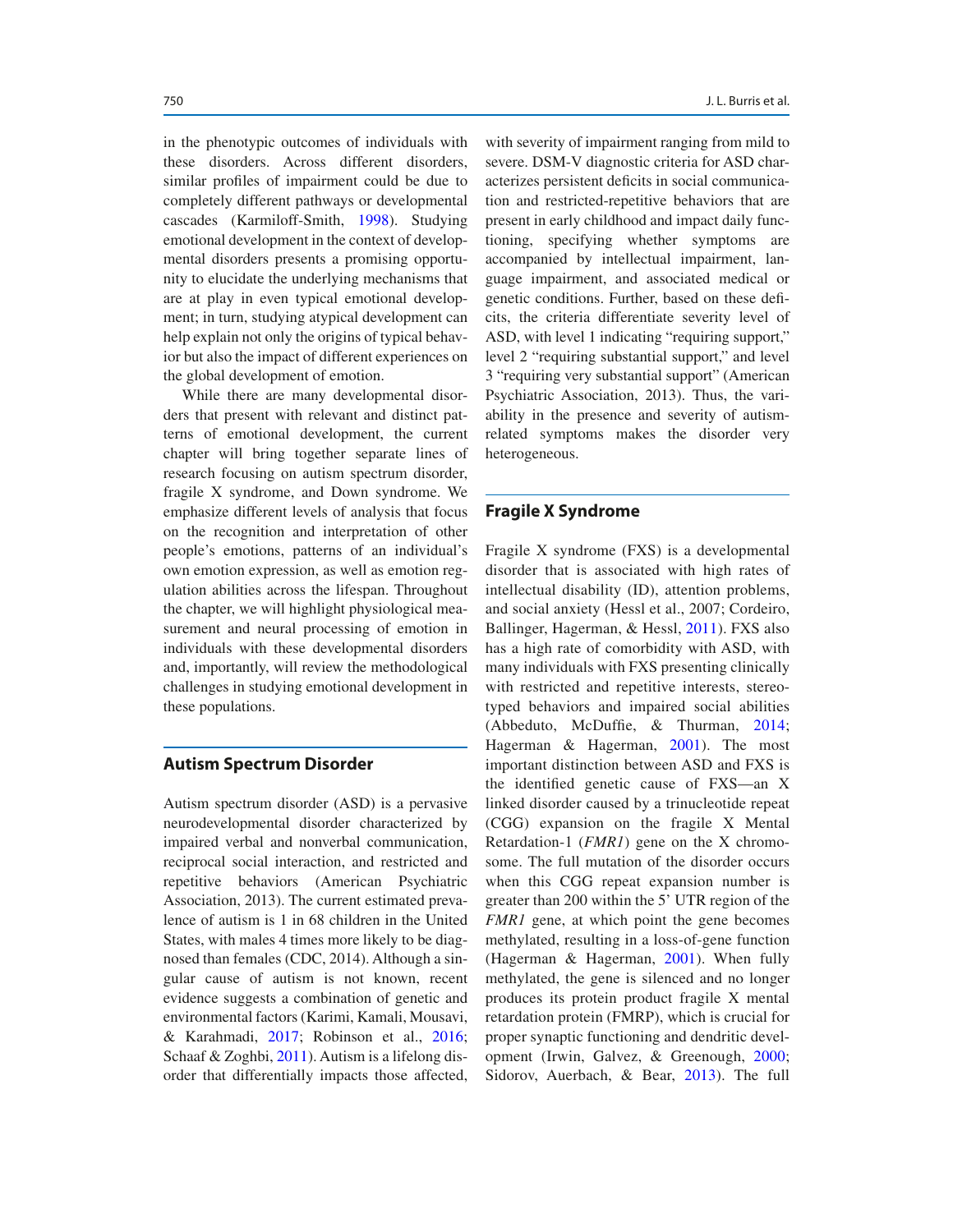mutation of the disorder occurs in approximately 1 in 2500–4000 males and 1 in 7000– 8000 females (Hagerman, 2008). The premutation of the disorder, which has a mild cognitive phenotype but puts the person at risk as a carrier for passing the full mutation on to their children, is much more common, affecting between 1 in 500 males and 1 in 200 females (Hunter et al., 2012; Seltzer et al., 2012; Tassone et al., 2012).

#### **Down Syndrome**

Like FXS, Down syndrome (DS) is associated with anywhere from mild to severe intellectual disability and has an identifed genetic cause. DS is most commonly caused by the presence of a third copy of the 21st chromosome (trisomy 21). This aneuploidy can be partial or complete, and a range of genetic levels of DS exist. The presence of this extra copy of the 21st chromosome leads to an increase in the expression of the protein products of genes located on the 21st chromosome (Chapman & Hesketh, 2000). While there is variability, Down syndrome presents phenotypically with some predictable patterns of physical, biological, and cognitive functioning. The physical phenotype of DS is hallmarked by neonatal hypotonia and identifable facial and musculoskeletal morphology (Korenberg et al., 1994; Silverman, 2007).

Physical problems associated with DS include, but are not limited to, middle ear disease, problems with the immune and endocrine systems, skeletal and digestive issues, and, most markedly, cardiac defects (Epstein et al., 1991; Chapman et al., 1997). Later in life, there is also a high rate of dementia and a high comorbidity with Alzheimer's disease (Wiseman et al., 2015).

Silverman et al., 2007 reviewed the literature on the cognitive phenotype in DS and found relative weaknesses in expressive language, syntactic processing and verbal working memory, but also found that performance in most cognitive areas could be predicted by individuals' levels of overall intellectual impairment. In a study of young children with DS, Fidler, Hepburn, and

Rogers (2006) found that socialization abilities were the only area that set the toddlers with DS apart from a mixed developmental disabilities group. This shows that even early in life, sociability seems to be a relative strength in DS (Fidler et al., 2005; Fidler et al., 2006).

DS and FXS, while not the most prevalent developmental disorders, are good examples of genetic disorders who present clinically with differing patterns of social and emotional abilities. These disorders can each provide a rich context in which to study the differential impact a genetic insult can have on emotional dysregulation. Alternatively, highlighting ASD, which does not have a single, identifed genetic cause, but does present with marked social impairments, allows us to investigate the impacts of social impairment on emotional development.

This chapter will highlight both what is known about, and the gaps in our understanding of, emotion development in these three disorders. It will emphasize the impact these disordered developmental trajectories can have on the development of emotional processing and suggest ways in which this knowledge can facilitate the development and implementation of evidence-based treatments. Importantly, it explores the premise that investigating emotional processing in children with these developmental disorders can shed light on the underlying genetic, neural, and behavioral mechanisms that are at play in the emotional development of children who are typically developing.

# **Methodologies for Studying Emotion in the Context of Developmental Disorders**

Before reviewing the literature on emotional development in these developmental disorders, it is important to note that some common methodologies used to study the development of emotion cannot feasibly be utilized in individuals with developmental disorders.

Parent report (typically via the completion of questionnaires) is a common method used to investigate the emotional development of the child. Parent report data is inherently limited,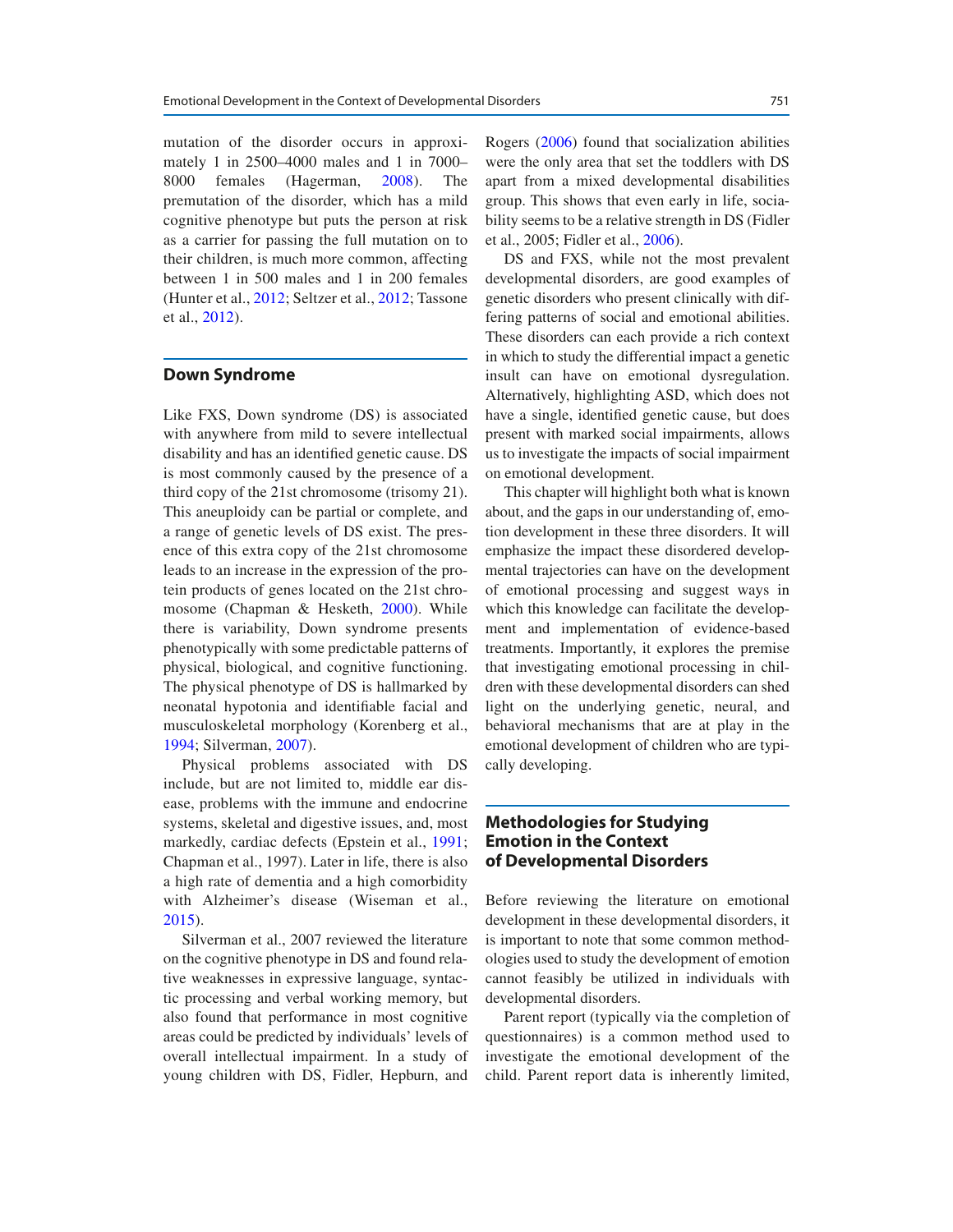given the second-hand nature of the information, as well as the very personal nature of the experience of emotion (Lagattuta, Sayfan, & Bamford, 2012). This limitation can be amplifed when the child has a developmental disorder that makes it diffcult for him or her to communicate their emotional experiences either due to reduced language ability or reduced emotional awareness. While some studies show that change over time in emotion expression or response to treatment can be reliably captured by parent report in children with developmental disorders (Hagerman et al., 2016), it is important to consider that in disorders such as FXS and ASD, the parents themselves have been shown to exhibit heightened levels of anxiety and depression (Cohrs & Leslie, 2017; Cordeiro et al., 2011), and those differences could infuence the ratings of their children. Another large limitation of using standardized, parent-report measures is the fact that these measures have been normed on typically developing populations, so there is often a problem with foor or ceiling effects (Hessl et al., 2008).

Behavioral methods that require an overt response are often used to measure attention or reaction to emotion in typically developing children. When using these methods with children with developmental disorders, however, researchers must be careful to design paradigms that are not too cognitively challenging, and that will not overstimulate or overtax the participants.

A common problem is the interference of one area of defcit in the attempted measurement of another. For example, when asking a child with FXS about their hypothetical emotional response to a given situation, their social anxiety, attentional problems, or ability to think hypothetically may limit or alter their response, and the resulting data may refect those areas of impairment rather than a true representation of that child's understanding of their own emotional responses.

Functional neuroimaging methods like functional magnetic resonance imaging (fMRI) are commonly used across development in a diverse number of developmental disorders. fMRI methods allow researchers to ask questions about the neural circuitry that is affected in a given disorder, and where emotional processing is concerned, the relevant structures are often medial temporal lobe areas such as amygdala, and orbitofrontal cortex. In disorders like FXS, we can investigate the direct impact that atypical genetic functioning can have on brain development and function (Hessl, Rivera, & Reiss, 2004; Kim et al., 2012; Rivera, Menon, White, Glaser, & Reiss, 2002). This can provide insight into the underlying causes of atypical aspects of emotional development and can give researchers specifc neural targets for measuring effcacy of treatment efforts. Most functional neuroimaging methods require relatively signifcant levels of compliance, including the need for participants to follow instructions and stay still, which can be prohibitive for use in individuals with intellectual disability (ID). This often precludes use of these neuroimaging methods in populations with ID, or limits the applicability of fndings to the whole disorder when only the highest cognitively functioning individuals can be included.

Event-related potentials (ERPs) have been used in populations that have less success laying supine in an MRI environment, though tolerance of the cap placement can still be challenging and the need for stillness remains a factor, though to a lesser degree than with fMRI. ERPs also have the advantage of providing an environment less likely to cause sensory over-stimulation (compared to loud, confned spaces of the MRI environment). This is an important factor given the high rate of sensory sensitivities in some populations with developmental disorders (Rogers, Hepburn, & Wehner, 2003). Passive viewing ERP paradigms (rather than those requiring instruction-following and overt motor responses like a button press) can be very helpful in studying infants and young children with developmental disorders and can thus help reveal answers to many of the interesting questions about early emotional development. While much neuroimaging research focusing on emotion investigates functioning and connectivity of the amygdala, ERP methodology cannot directly measure brain activity coming from such a subcortical structure. While this is a limitation, a substantial literature exists looking at attention-related components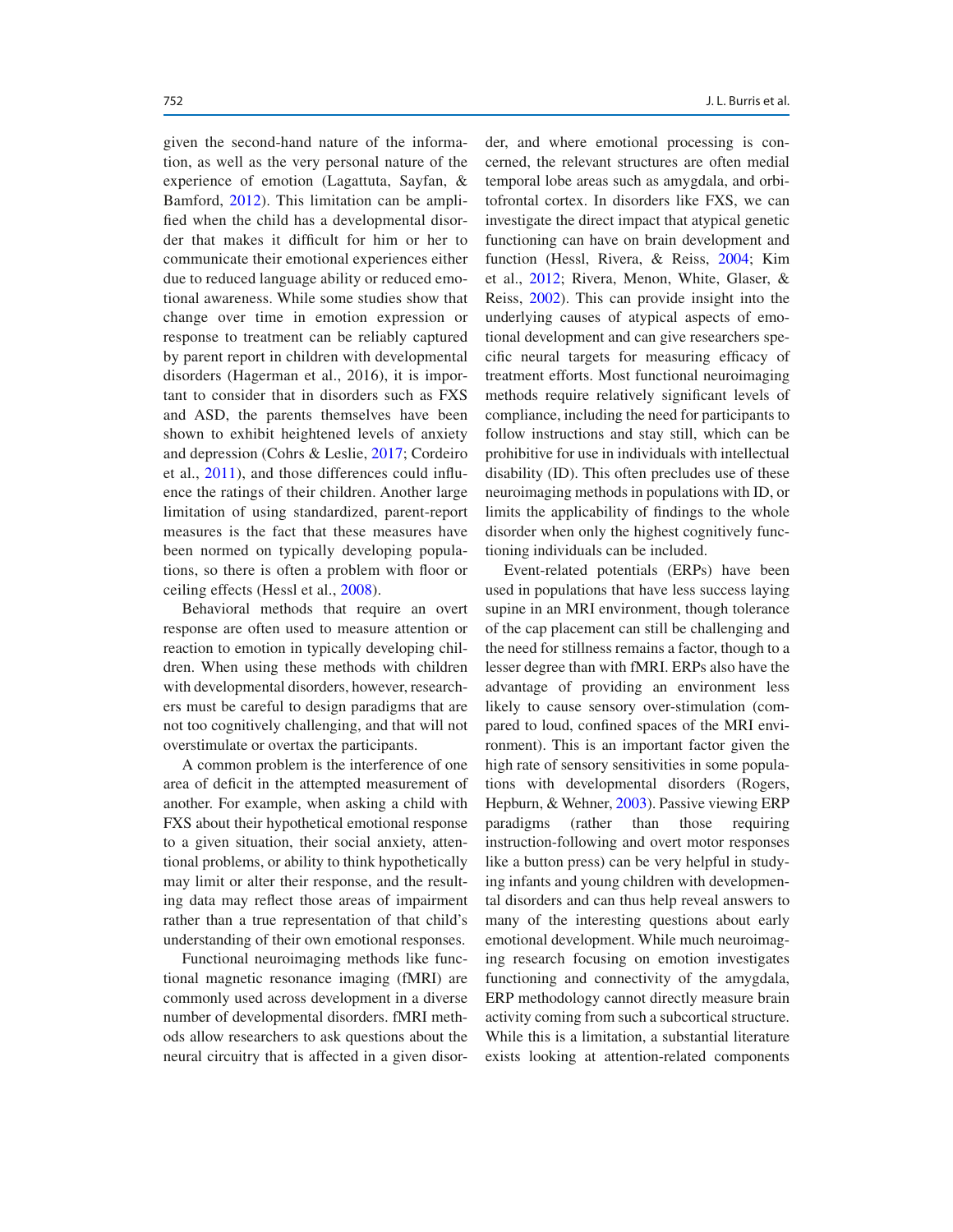that can help us understand emotional processing across development (Hajcak, MacNamara, & Olvet, 2010 for review).

Eye tracking is one very useful methodology when investigating emotional processing and can be effectively implemented across development. Eye tracking can be used in populations from very young infants to adults, and tasks that are designed to allow for passive viewing can be administered to individuals with even severe ID. Eye tracking allows for researchers to tap into attentional processes that infuence emotional development across the lifespan. The method can be used to investigate many critical questions as to the mechanisms and origins of patterns of emotional development in different populations with developmental disorders.

Given the nuanced nature of testing emotional development, care must be taken in choosing and evaluating the appropriate methodology for use with different populations. The following sections of the chapter will highlight fndings in ASD, FXS, and DS utilizing several methods across a wide age range of individuals. We will highlight the methodological shortcomings and modifcations that were made to allow for use in these special populations.

# **Emotional Development in Autism Spectrum Disorder**

It is broadly understood that a hallmark of ASD is disordered social-emotional processing, particularly recognizing and understanding the reciprocity of emotions in both verbal and nonverbal social interactions (Bons et al., 2013). Difficulties in processing of emotion, such as identifying and describing feelings, distinguishing bodily sensations of emotional arousal, attention to the eyes for social information, and facial expressions of emotion have been well-documented in individuals with ASD (Bons et al., 2013; Hill, Berthoz, & Frith, 2004). Some researchers have even suggested that individuals with ASD suffer from "mindblindness", or an inability to interpret others' mental states (Baron-Cohen, 1997). These observations suggest defcits in the social domain

for individuals with ASD and may be a result of the inability to properly process a broad spectrum of emotional information (Philip et al., 2010).

It has been hypothesized that the hallmark social impairments seen in ASD may be consequences of an abnormally functioning "mirror neuron system" (Dapretto et al., 2006; Decety & Moriguchi, 2007; Williams, Whiten, Suddendorf, & Perrett, 2001). The fndings in the literature on mirror neuron dysfunction in ASD are mixed, with some neuroimaging studies indicating a deficit in mirror neuron function in ASD (Hadjikhani, Joseph, Snyder, & Tager-Flusberg, 2006; Nishitani, Avikainen, & Hari, 2004), while others report no marked differences in the mirror neuron system of individuals with ASD (Fan, Decety, Yang, Liu, & Cheng, 2010; Pokorny et al., 2015; Pokorny, Hatt, Rogers, & Rivera, 2017; see Hamilton, 2013 for review).

Individuals with ASD are sometimes thought to lack empathy (Baron-Cohen & Wheelwright, 2004); however, Smith (2009) clarifed that while individuals with ASD may have weak *cognitive empathy*, many appear to have intact *emotional empathy*; i.e., the ability to ascertain another individual's emotions and respond with similar emotion. The literature is decidedly mixed, with some studies showing a typical level of emotional empathy in high-functioning individuals with ASD (Dziobek et al., 2008), and others showing an impaired emotional empathy ability (Baron-Cohen, 2002; Minio-Paluello, Baron-Cohen, Avenanti, Walsh, & Aglioti, 2009; Williams et al., 2001). Alexithymia is a personality construct that is defned by an inability to identify and explain one's own emotional state (Bird & Cook, 2013). The literature is unclear as to the connection between alexithymia and ASD, though some have posited that alexithymia may be a cooccurring factor rather than a feature of autism, given its presence in other, unrelated disorders (Bird & Cook, 2013).

Very early in development, infants later diagnosed with ASD exhibit diminished eye contact, diffculties with joint attention, decreased social smiling, and orienting to their name (Osterling & Dawson, 1994; Ozonoff et al., 2010). As such, face processing in autism has been intensely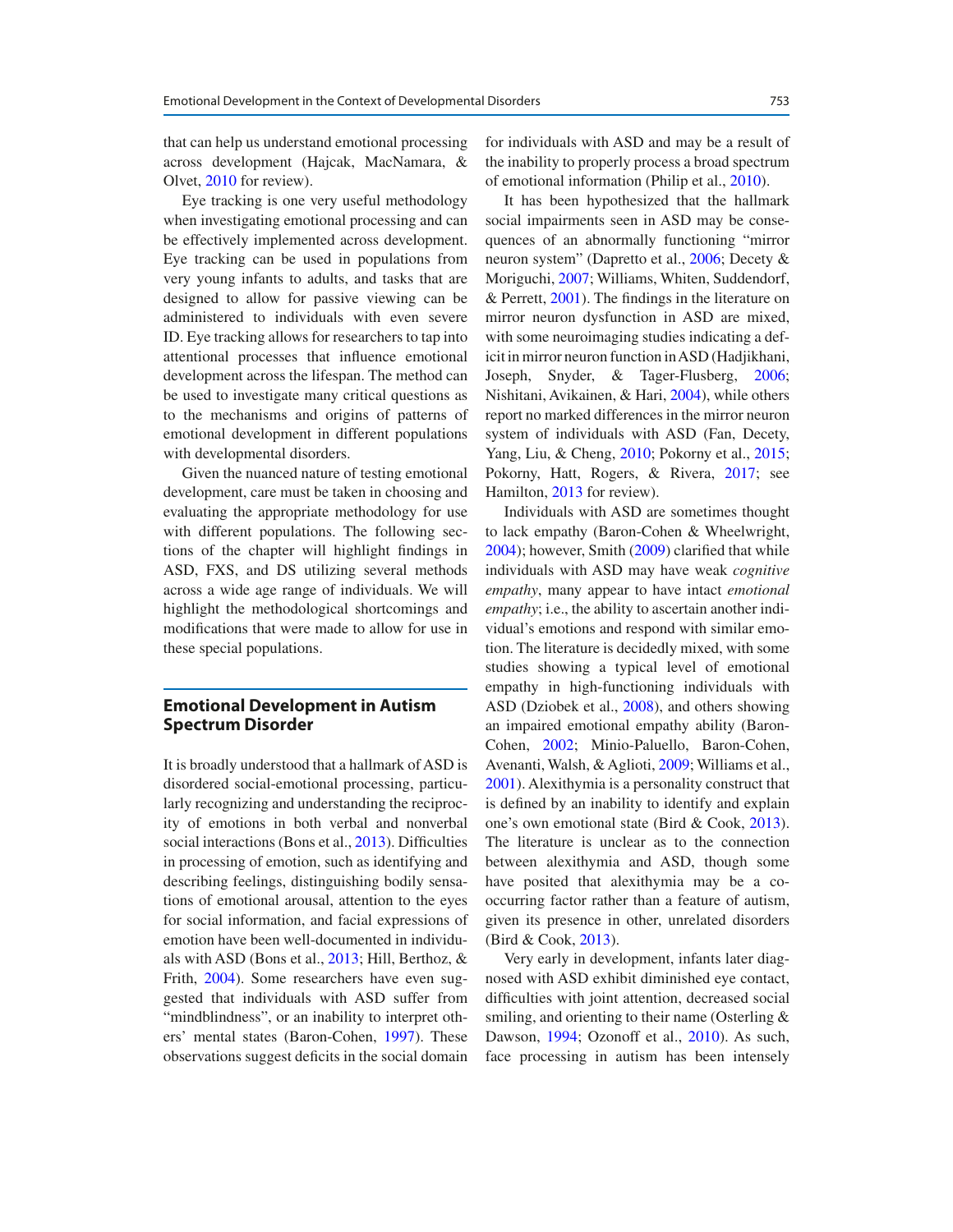studied as an early indicator of downstream atypical social cognition. Studies of face processing in autism yield mixed evidence, but overall present a pattern of atypical processing of facial information present early in infancy and persisting into adulthood. Various eye tracking studies have suggested altered visual scanning of the face, with reduced time spent looking at the eyes and overall core features of the face (Chawarska & Shic, 2009; de Wit, Falck-Ytter, & von Hofsten, 2008; Jones, Carr, & Klin, 2008; Jones & Klin, 2013; Klin, Jones, Schultz, Volkmar, & Cohen, 2002; Pelphrey et al., 2002). Across studies, meta-analyses report impairments in gaze fxation to the eyes and reduced attention to social information (Papagiannopoulou, Chitty, Hermens, Hickie, & Lagopoulos, 2014); however, mixed fndings of intact face scanning and social orienting emphasize the need for further investigation (Guillon, Hadjikhani, Baduel, & Rogé, 2014).

ERP studies investigating the neural processing of faces report atypical face perception in autism. Specifcally, numerous studies have investigated the N170 ERP component, a neural marker of face processing, and report delayed N170 latencies that refect slowed processing (Batty, Meaux, Wittemeyer, Rogé, & Taylor, 2011; Kang et al., 2017; McPartland, Dawson, Webb, Panagiotides, & Carver, 2004; Stavropoulos, Viktorinova, Naples, Foss-Feig, & McPartland, 2018; Webb, Dawson, Bernier, & Panagiotides, 2006). A recent fMRI metaanalysis investigating the neural correlates of emotional face processing in autism showed atypical activation in subcortical structures implicated in face processing, including the amygdala, hypothalamus, and basal ganglia (Aoki, Cortese, & Tansella, 2015). Moreover, fndings report under-connectivity between the fusiform gyrus and visual cortex in individuals with autism during a face recognition task (Lynn et al., 2018). Together, this research suggests that atypical activation in subcortical structures may underlie altered perceptual encoding of faces in individuals with autism.

In addition to the documented differences in *interpreting* others' emotions, atypical *expres-* J. L. Burris et al.

*sion* of emotions has also been observed in ASD. Individuals with ASD show impaired motor empathy, or facial mimicry abilities across multiple emotions: happy, sad, fear, anger, disgust, and surprise (Bons et al., 2013). Also, Brewer et al. (2016) found the emotional expressions produced by individuals with ASD are not perceived as well as those produced by typically developing controls; interestingly, by both controls and other individuals with ASD (Brewer et al., 2016). Begeer, Koot, Rieffe, Terwogt, and Stegge (2008) showed that development plays a strong role in emotion expression, evidenced by data showing that young infants who go on to be diagnosed with ASD show emotions in a similar way to TD controls, but as age increases, their expressions tend to become less spontaneous and less socially oriented.

Emotional outbursts and tantrums can be very common in young children with ASD (Konst, Matson, & Turygin, 2013; Maskey, Warnell, Parr, Le Couteur, & McConachie, 2013; Mazefsky, Pelphrey, & Dahl, 2012; Samson, Hardan, Podell, Phillips, & Gross, 2015). Though the more traditional social and communication problems are what often lead to a child receiving an ASD diagnosis (Dawson, 2008; Dawson et al., 2010), emotional dysregulation (i.e., increased negative affect, or feelings of emotional distress and decreased positive affect) is observed and retrospectively reported by parents of children with ASD (Garon et al., 2009; Ozonoff, Williams, & Landa, 2005; Wimpory, Hobson, Williams, & Nash, 2000). These dysregulated patterns of affect continue throughout development (Mazefsky et al., 2012; White, Oswald, Ollendick, & Scahill, 2009).

Emotional and behavioral difficulties commonly seen in autism may be explained by underlying deficits in emotion regulation (ER), a process by which one regulates their own emotions behaviorally, cognitively, and physiologically (Berkovits, Eisenhower, & Blacher, 2017; Gross & Jazaieri, 2014; Mazefsky et al., 2013). Maladaptive emotion regulation skills, or emotion dysregulation, in ASD is associated with behavioral disturbances such as uncontrollable outbursts or aggression (Mazefsky & White,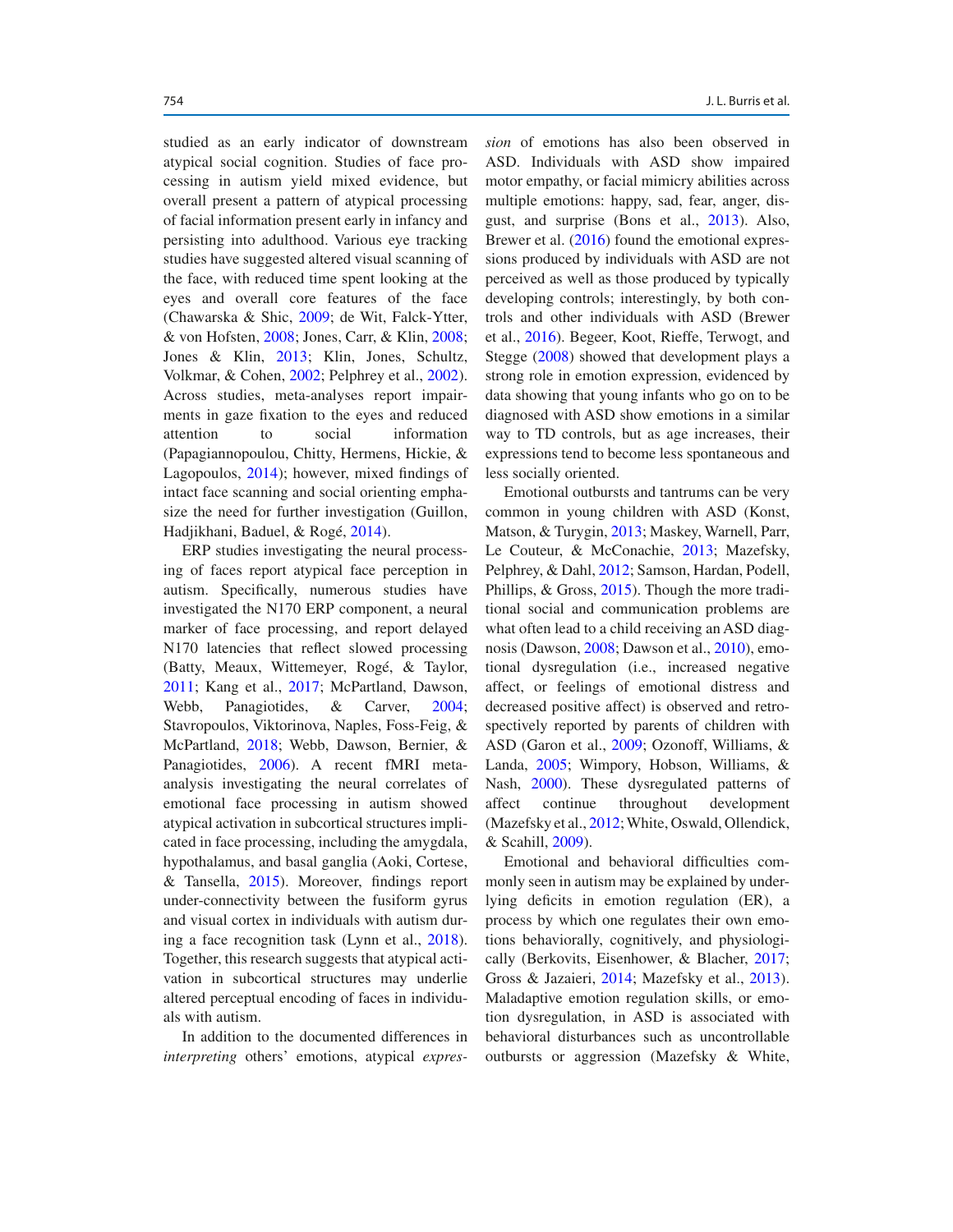2014) and have implications for anxiety and depression (Mennin, Holaway, Fresco, Moore, & Heimberg, 2007; Weiss, Thomson, & Chan, 2014). Cognitive reappraisal, an antecedentfocused regulation strategy, can be used to downregulate negative emotional responses and reframe the situation to decrease emotional responsivity (Gross, 1998). Importantly, the ability to use cognitive reappraisal is associated with positive outcomes such as reduced mood and anxiety problems, sense of purpose in life, personal growth, and better interpersonal functioning (Gross & John, 2003). Behavioral evidence suggests that children with ASD employ more maladaptive coping strategies (e.g., increased venting, avoidance, diminished problem solving, increased resignation from task) in frustrating situations (Jahromi, Meek, & Ober-Reynolds, 2012; Konstantareas & Stewart, 2006). Emotion dysregulation has been reported to remain stable throughout childhood in ASD, with declines in social skills and atypical coping strategies that contribute to increasing internalizing and externalizing behaviors (Berkovits et al., 2017; Rieffe et al., 2011). Adolescents with ASD report involuntary employment of maladaptive ER strategies, including rumination, increased emotional arousal, and disengagement (numbing and inaction) (Mazefsky, Borue, Day, & Minshew, 2014). Further, adolescents with ASD show less frequent use of cognitive reappraisal (even when prompted to use this strategy) and instead expressive suppression (Samson et al., 2015), a pattern that continues into adulthood (Samson, Huber, & Gross, 2012). Together, these studies highlight problems in emotion regulation, present early in life and continuing throughout development.

Although multiple studies have identifed emotion regulation problems in autism, further research is needed to delineate origins of these problems. To date, only a small number of studies have directly investigated the neural and physiological features of ER in autism. Further, the literature suggesting a disrupted autonomic nervous system (ANS) related to emotion regulation and social functioning in autism has yielded mixed results (see Benevides & Lane, 2015 for review). Several studies report a relationship

between reduced respiratory sinus arrhythmia (RSA) amplitude and disrupted ER, internalizing/externalizing behaviors, and anxiety (Bal et al., 2010; Guy, Souders, Bradstreet, DeLussey, & Herrington, 2014; Neuhaus, Bernier, & Beauchaine, 2014). However, in a recent study of young children with ASD, researchers measured heart rate variability and ER strategies during a frustration-eliciting task. Despite diffculties in employing effective coping strategies, the underlying physiological arousal (heart rate) of emotion was intact, and differences emerged only in behavioral and expressive stages of ER (Zantinge, van Rijn, Stockmann, & Swaab, 2017).

Neuroimaging studies report abnormal prefrontal cortex (PFC)-amygdala connectivity in autism, suggesting that this contributes to problems with emotion regulation and anxiety (Swartz, Wiggins, Carrasco, Lord, & Monk, 2013). A preliminary fMRI study explored the neural mechanisms of cognitive reappraisal of disgust in children and adolescents with ASD (Pitskel, Bolling, Kaiser, Pelphrey, & Crowley, 2014). Researchers reported that although participants with ASD were able to behaviorally modulate their emotional response to disgust, they exhibited atypical neural modulation of insula and amygdala, and decreased connectivity between amygdala and prefrontal cortex (Pitskel et al., 2014). Consistent with these fndings, in a study of cognitive reappraisal of faces, adults with autism showed altered activation in the nucleus accumbens, amygdala, and dPFC (Richey et al., 2015). Taken together, these studies highlight the importance of autonomic reactivity and brain connectivity associations in emotion regulation, and suggest mechanisms of disrupted emotion regulation in autism.

While on the one hand the presence of disrupted emotional development in ASD is welldocumented, there are nonetheless many unanswered questions, and the literature is still mixed with regard to fndings of dysfunction. Many of these contradictions in the literature may be related to the myriad of different methodological approaches to studying emotional development in ASD. It addition, ASD is inherently variable and heterogeneous, so characterizing the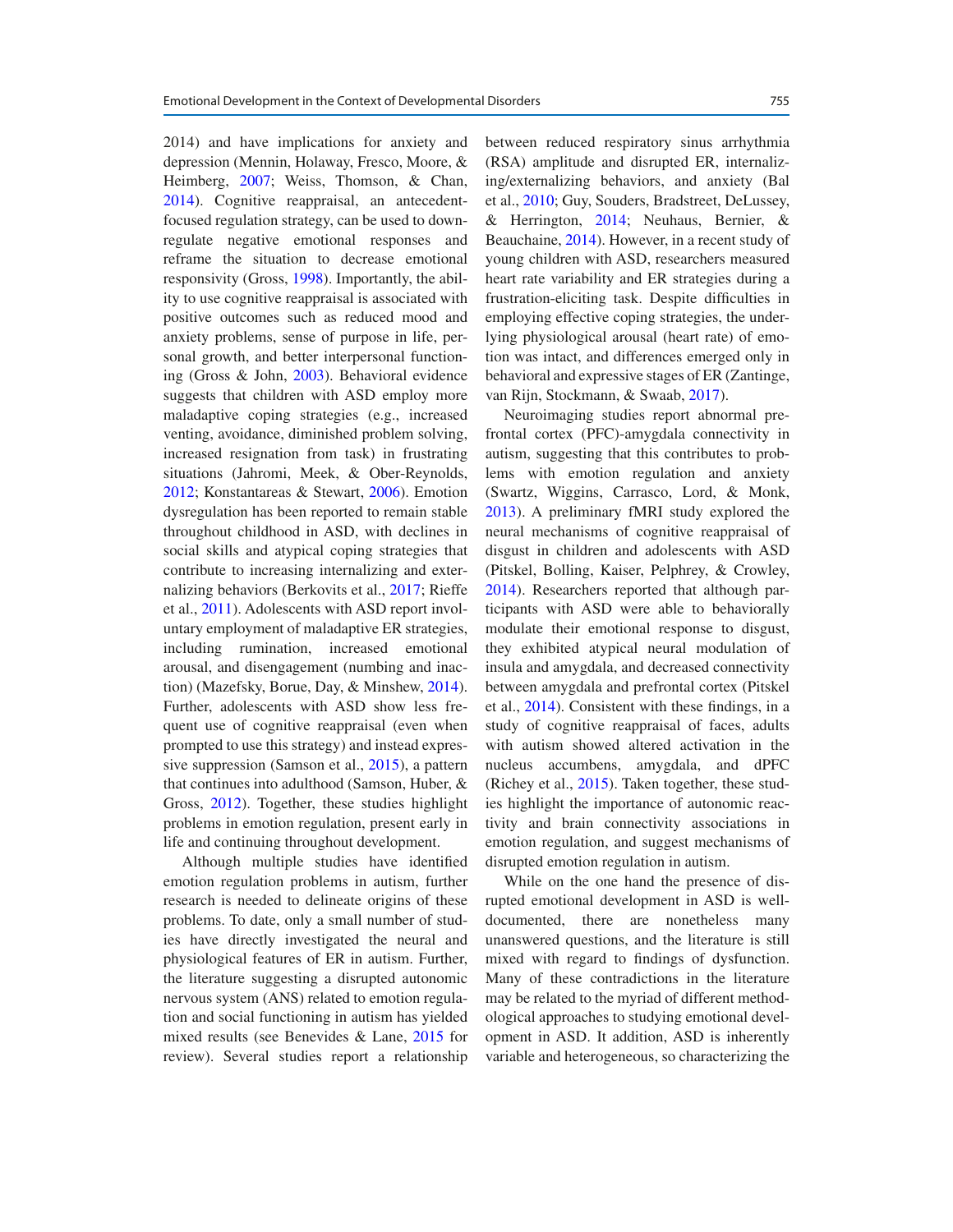entire population is not only challenging, but perhaps the incorrect level of analysis. Because of this heterogeneity, there are many studies that are aimed at subtyping individuals with ASD based on similar patterns in development (Amaral et al., 2017; Singer, 2005).

Moving forward in the study of emotional development in ASD, more studies are needed that both identify distinct emotional profles of individuals with ASD and target the mechanisms underlying the differences seen. While we know a great deal about the behavioral manifestation of emotion dysregulation in ASD, we don't yet have a frm grasp on what is driving these differences, biologically. In the future, a more holistic approach should be taken, in which the larger context of development, including environmental impacts and the impact that cognitive factors have on emotion regulation abilities in ASD are taken into consideration. For example, it is important to consider how language or executive functioning skills (two areas of cognition that are variably impacted by ASD) impact emotional processing and regulation abilities.

### **Emotional Development in Fragile X Syndrome**

Before exploring the literature on emotional development in FXS, it is necessary to discuss some of the challenges that exist in studying this disorder, and others with similar phenotypes, which may infuence what can be known and measured in the population. Due to the X-linked nature of FXS, a large proportion of the literature focuses on only males, limiting the applicability of fndings to the whole population. Given that in the majority of males with FXS the gene is thought to be methylated/silenced, focusing on males also inherently limits the amount of information we can glean about the developmental impacts of variable levels of FMRP, the protein product of the *FMR1* gene.

Another challenge in studying emotional development of children with FXS is the impact that their intellectual disability can have on their ability to participate in research studies and the way that cognitive ability may interfere with the

way that we measure emotional processing. It would be unfortunate to conclude that individuals with FXS have a deficit in an area in emotional development, if in fact the deficit was due to their inability to follow the complex instructions of the task. This also highlights the need for appropriate control groups, matched on important factors such as intellectual ability, which is an area of great concern when studying groups of individuals with developmental disorders (Karmiloff-Smith, 2009).

While the FXS literature is much smaller than that of ASD, there are still a number of studies that have investigated how emotional development occurs in the context of this single gene disorder. These fndings help us not only learn about how emotional development can go awry but also learn much about the underlying mechanisms that fuel emotional development in general.

One of the main behavioral challenges in FXS is the extremely heightened level of anxiety seen in this population. Cordeiro et al. (2011) reported that up to 82.5% of individuals with FXS ages 5–35 years qualifed as having clinical levels of anxiety. Social phobia was more common in adults than children with FXS, but social phobia and specifc phobia were the most common across development, with 58% of the sample qualifying for multiple anxiety disorder diagnoses (Cordeiro et al., 2011). Young children with FXS who do not have anxiety disorders show less attention problems, hyperactivity, and aggression than those with anxiety or those with heightened anxiety and ASD (Talisa, Boyle, Crafa, & Kaufmann, 2014). It is important to keep in mind that atypical emotional processing, including processing of other's emotions and regulating one's own emotions, may be underlying much of this anxiety.

Simon and Finucane (1996) found that adult males with FXS showed no evidence of a deficit in ability to identify emotional facial expressions. Bouras, Turk, and Cornish (1998) also found no evidence that young boys with FXS as a group have an impaired ability to recognize the expression of basic emotions. While it is widely accepted that children with FXS have social impairment, this impairment does not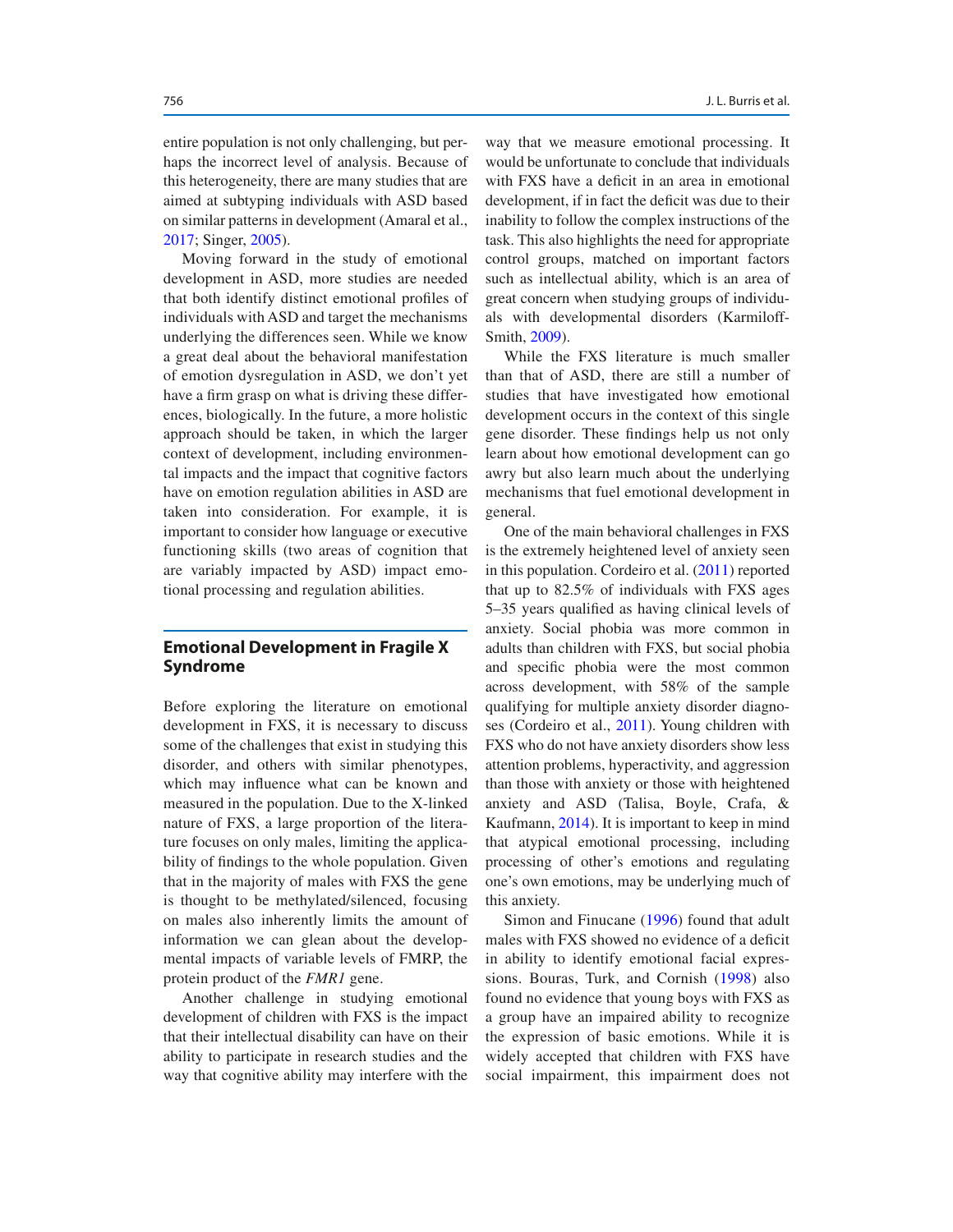seem to include or result from an impairment in either facial identifcation or in the basic perception of facial emotion.

Farzin, Rivera, and Hessl (2009) showed children calm, happy, fearful, and scrambled faces and found that individuals with FXS made fewer fxations to the eyes than typically developing individuals, but interestingly only for real faces (not for the scrambled face), showing that the effect was indeed face-specifc. These fndings are consistent with previous fndings showing children, adolescents, and adults with FXS having greater avoidance of eye contact in social interactions globally (Einfeld, Tonge, & Florio, 1994). Individuals with FXS also showed greater pupillary responses to emotional faces than controls, hinting at a processing difference at the neurophysiological level (Farzin et al., 2009). Relatedly, Ballinger, Cordeiro, Chavez, Hagerman, and Hessl (2014) showed that individuals with FXS showed signifcantly reduced startle potentiation to fearful faces than the typically developing control group. The authors interpreted these fndings as indicating differential amygdalar responsiveness to social stimuli as a contributing factor to phenotypic variability among individuals with FXS.

Kim et al. (2012) also showed atypical amygdala response in adolescents on the FX spectrum. The study showed participants neutral, happy and fearful faces in an fMRI paradigm. Results revealed an expected overall increase in amygdala activation to emotional faces, but a blunted response to fearful faces, specifcally. This differed from the heightened response to fearful faces that was seen in the typically developing control participants. Furthermore, the degree of blunting of this response was directly correlated with both gene expression and anxiety level, with the most anxious and the most genetically impacted individuals showing the greatest degree of atypical amygdala response. A separate fMRI study confrmed that, while emotion recognition is relatively intact in FXS, the brain circuit responsible for such processing, and for modulating responses to emotional faces may be functioning atypically (Hagan, Hoeft, Mackey, Mobbs, & Reiss, 2008).

In a recent study, Burris et al. presented one of the frst studies to investigate attention to emotional faces in young children and infants with FXS (Burris et al., 2017). It was found that when presented with emotional faces in the context of a dot probe task (a task designed to quantify implicit attentional biases) presented on an eye tracker, infants and young children with FXS showed a threat-specifc attentional bias. These results suggest that the attentional systems of these young children are preferentially vigilant to detect fearful facial emotions compared to neutral faces, and more so than to happy emotions. This study indicates that, even in infancy, there is a basic difference between the way the brains of individuals with FXS are processing and reacting to fearful emotional facial displays of others.

There is some research addressing the environmental factors that underlie the emotional differences in FXS. In the context of a demanding environment, individuals with FXS are commonly unable to emotionally regulate and sometimes turn to self-injurious behavior (Hall, Lightbody, & Reiss, 2008; Symons, Clark, Hatton, Skinner, & Bailey, 2003). van Lieshout, De Meyer, Curfs, and Fryns (1998) found that some environmental factors, specifcally parental anger, was negatively correlated with the emotional stability of children with FXS. Hessl et al. (2001) also reported that levels of parental psychopathology were predictive of internalizing and externalizing problems in young children with FXS. They also linked the amount of FMRP in girls with FXS to heightened levels of social withdrawal and anxious and depressed behavior. Much of the literature points to basic differences in the processing of emotions at a neural level across development in FXS, but there is evidence suggesting that environmental factors, such as parenting and maternal sensitivity, may impact emotional development in this population as well (Hauser, Kover, & Abbeduto, 2014; Smith, Hong, Greenberg, & Mailick, 2016). Importantly, these differences in neural functioning and outcomes related to environmental factors have both been directly linked to the genetic output of the impacted gene in FXS.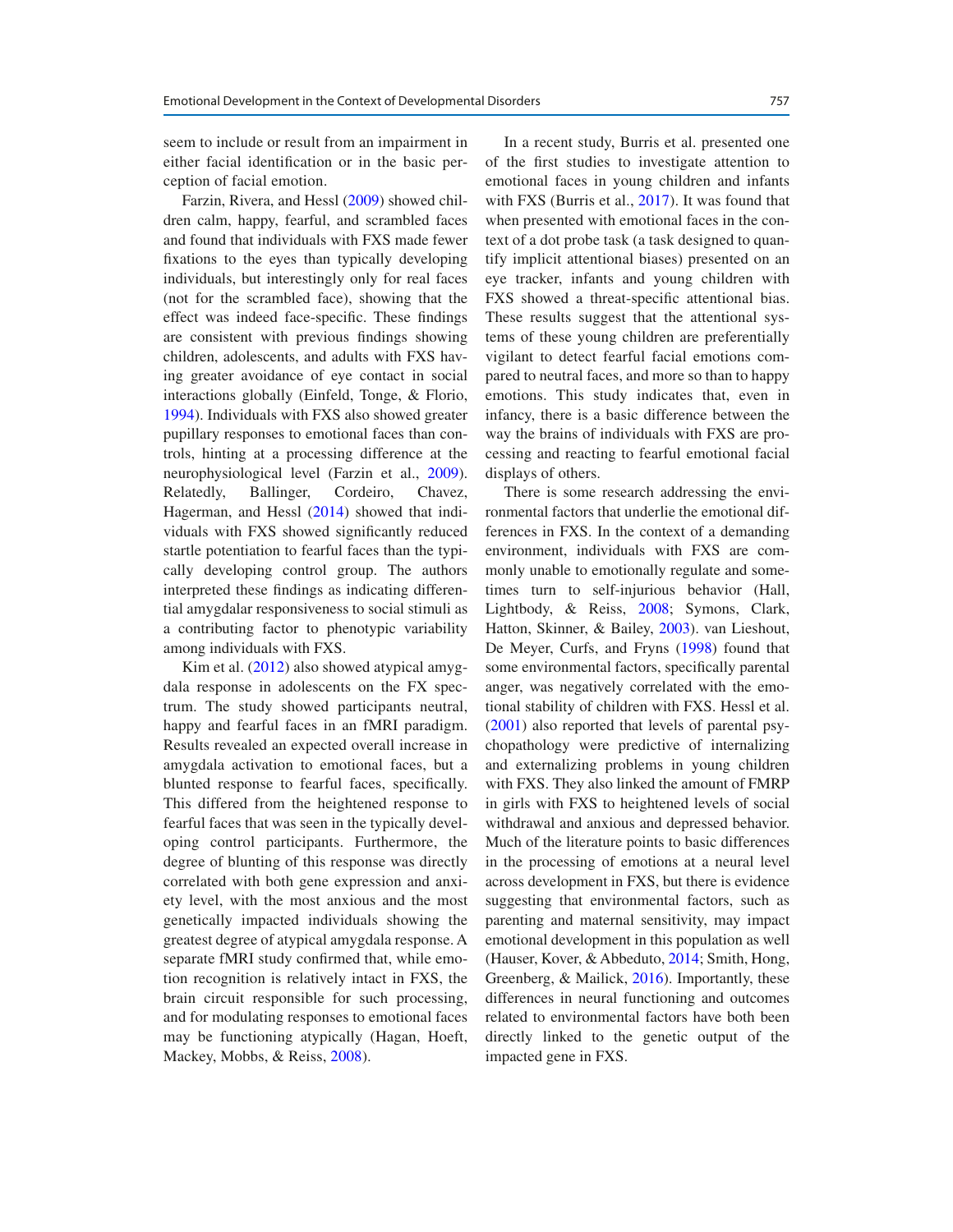While much is known regarding the genetics and neural impacts, there are still many important unanswered questions about emotional development in FXS. Burris et al., 2017 demonstrated that individuals with FXS have a threat-specifc bias in their attention, something that in other populations has been indicated as a risk factor for anxiety, yet we do not yet know if these biases are directly linked to anxiety levels in older individuals with FXS. Making this concrete connection could help elucidate the neural mechanism underlying emotion dysregulation in FXS and, in doing so, also shed light on the underlying mechanism that exists in the absence of this single gene disorder. In addition, understanding the impact of this gene mutation on the development of emotional attention could open doors to targeted treatment and further understanding about the genetic factors contributing to social anxiety.

# **Emotional Development in Down Syndrome**

The literature on emotion development in DS is much smaller than that of ASD, perhaps because a large amount of the research in DS focuses on investigating the molecular genetic component of the disorder rather than the behavioral. There is, however, some work investigating emotional processing abilities of individuals with DS, and how these skills develop and change across the lifespan.

Carvajal and Iglesias (2002) reviewed the literature and found that children with and without DS present with similar patterns of emotional development when measured in terms of face-toface interaction between mother and infant. The small differences found were attributed to difference rooted in the DS population's impairments in inhibitory control. These fndings highlight the important impact that level of intellectual disability may have on patterns of emotional development.

There are mixed fndings in the literature focusing on face processing in DS. Annaz, Karmiloff-Smith, Johnson, and Thomas (2009) found that when compared with both high- and

low-functioning groups of children with ASD and children with Williams syndrome, children with DS processed holistic faces better than isolated features of faces. They outperformed all other groups in recognizing an upright whole face. In adults with DS, emotional face processing was impacted by perseverative errors to the lower half of the face, a pattern not shown by a group of intellectually disabled peers (Carvajal, Fernández-Alcaraz, Rueda, & Sarrión, 2012). Kasari, Freeman, and Hughes (2001) showed that children with DS can correctly identify emotional facial expressions, but not at the level of chronologically age-matched peers, indicating a present but impaired skill. Interestingly, when mistakes were made by children with DS, they were most likely mislabeling negative emotions as positive emotions. Unsurprisingly, the young children with DS in this study struggled to verbally label the emotions and struggled as the difficulty of the task increased. In a 2-year follow-up of this study sample, it was shown that the participants with DS showed no change in abilities to identify or recognize emotions as they aged. Porter, Coltheart, and Langdon (2007) saw a similar impairment in identifcation and labeling of emotion, but only for negative emotions, with the group again often labeling negative emotions as positive, and exhibiting specifc diffculty when labeling sadness. Similarly, children with DS struggle to match surprise and fearful facial expressions (Wishart & Pitcairn, 2002; Williams, Wishart, Pitcairn, & Willis, 2005).

When it comes to individuals' experience or expression of emotion, individuals with DS present with a distinct pattern when compared to those who are typically developing and those with other developmental disorders or intellectual impairment. Evidence suggests that children with DS may show more positive emotional signals overall than other children with ID. Fidler and Barrett (2006) showed that children with DS smiled more frequently than other groups of children with ID. Interestingly these results changed as individuals with DS aged, with no difference being shown by adulthood. It has been hypothesized that children with DS may tend to rely heavily on their positive emotional responses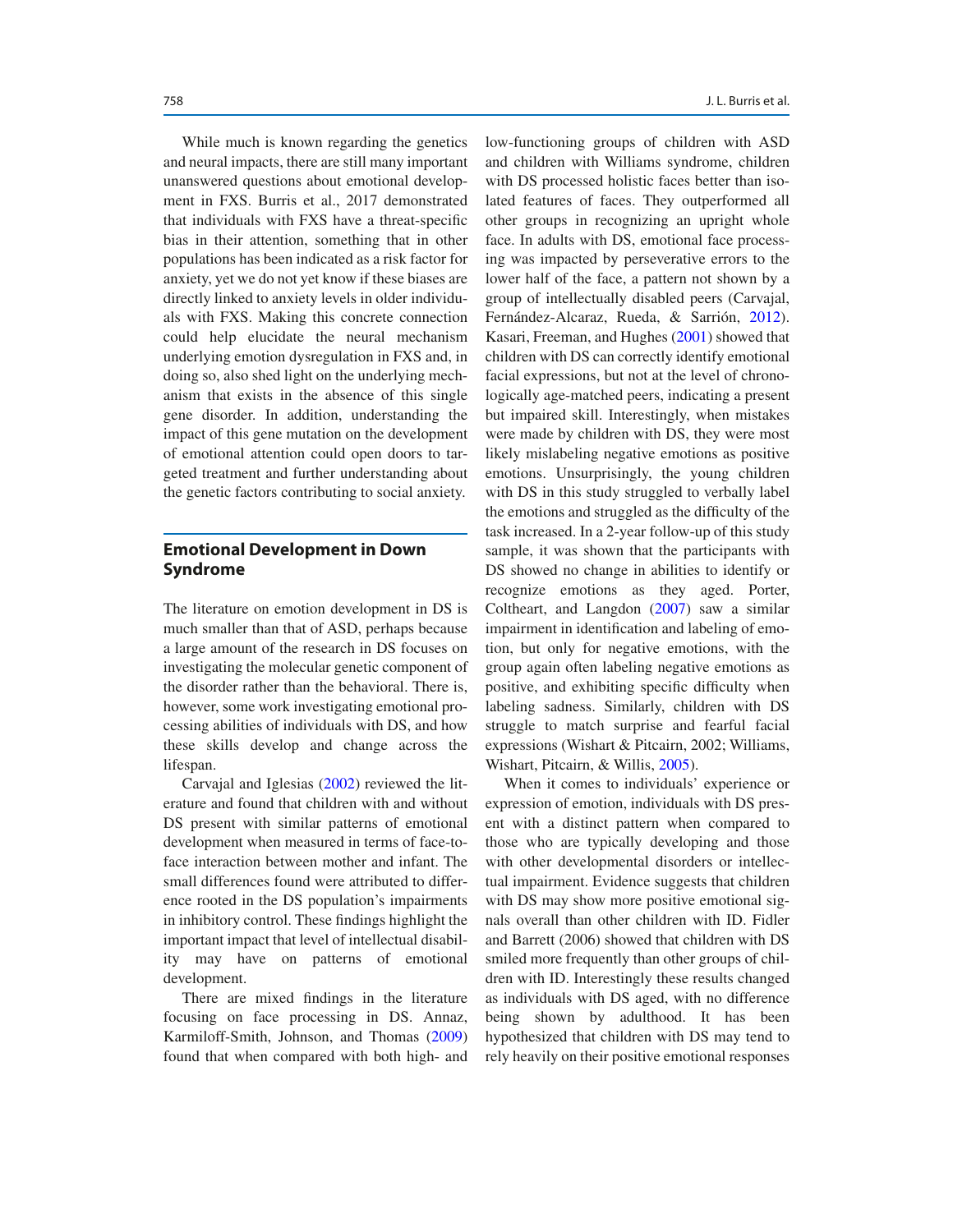and social skills to compensate for their weaker areas of cognitive functioning (Freeman & Kasari, 2002).

In a study investigating expression of empathy in school-aged children with DS, Kasari, Freeman, and Bass (2003) found that children with DS demonstrated prosocial behavior when shown an experimenter in distress but failed to react empathically when shown a socioemotional vignette featuring different emotions. This shows that children with DS can show an empathic emotional response to others, but that this skill may be context dependent. Very little research has been done on emotional regulation in DS, though Bieberich and Morgan (2004) showed that when compared to ASD peers, individuals with DS show more stable levels of self-regulation over time and present greater positive affect stability, overall.

# **What We Can Learn About Emotion Development from Studying Developmental Disorders?**

Studying emotional development within atypically developing populations of children presents a promising opportunity to build a framework in which we can track the cascade of underlying processes that infuence emotional development in the general population. By looking at an identifed developmental disorder, we can think of this developmental cascade as starting with atypical neural circuitry which can lead to altered physiological and biological responses that then relate to deficits in executive functions like global attention, cognitive control, and cognitive inhibition. In turn, these conditions can impact patterns of face processing that can lead to downstream deficits in emotion regulation and recognition of emotion, which eventually may lead to impairments in social and communication skills. Thus, using atypical development as a model, we can work backward up the developmental cascade to attain a greater understanding of which factors are most impactful in typical emotional development. Based on the classic principles of multifnality, we know that there are multiple

pathways to get to the same phenotypic outcome in development. Utilizing patterns of emotional development shown in developmental disorders can help us highlight the impact that these specifc divergent pathways can have on emotional outcomes (Cicchetti & Rogosch, 1996).

Furthermore, looking at emotional development through the lens of atypical development allows us to take a cognitive neuroscience approach, given that the perturbations we see in these disorders allow us to investigate specialization of brain regions and their respective functions. Indeed, as lesion studies have well demonstrated, working backwards from insults in development can allow us to reach conclusions that would not have been possible without these models of atypical development.

Within this developmental cascade and neuroscience framework, there are numerous domains in which we can highlight the importance of studying atypical development. Utilizing developmental disorders, we can focus on developmental timing and the role that global development has on emotional development specifcally. One example of developmental timing that can be aided by the investigation of atypical development is sensitive and critical periods (Johnson, 2005). Developmental disorders can provide great insight into the timing and fexibility of these crucial periods in development and how development itself, along with individual experiences, come together to infuence outcomes (Karmiloff-Smith, 2018). Studies within this framework often focus on sensory domains in developmental disorders, but we argue here that great insights can also be gained from studying emotional development in developmental disorders.

There is also much to be learned from examining the role of individual differences across groups of children who are both atypically and typically developing. Often in research focusing on typical development, there is a false assumption of homogeneity. In the literature of developmental disorders, we see that there are many factors that can impact outcomes, and that these factors may differ across individuals. As an example, fragile X syndrome allows us to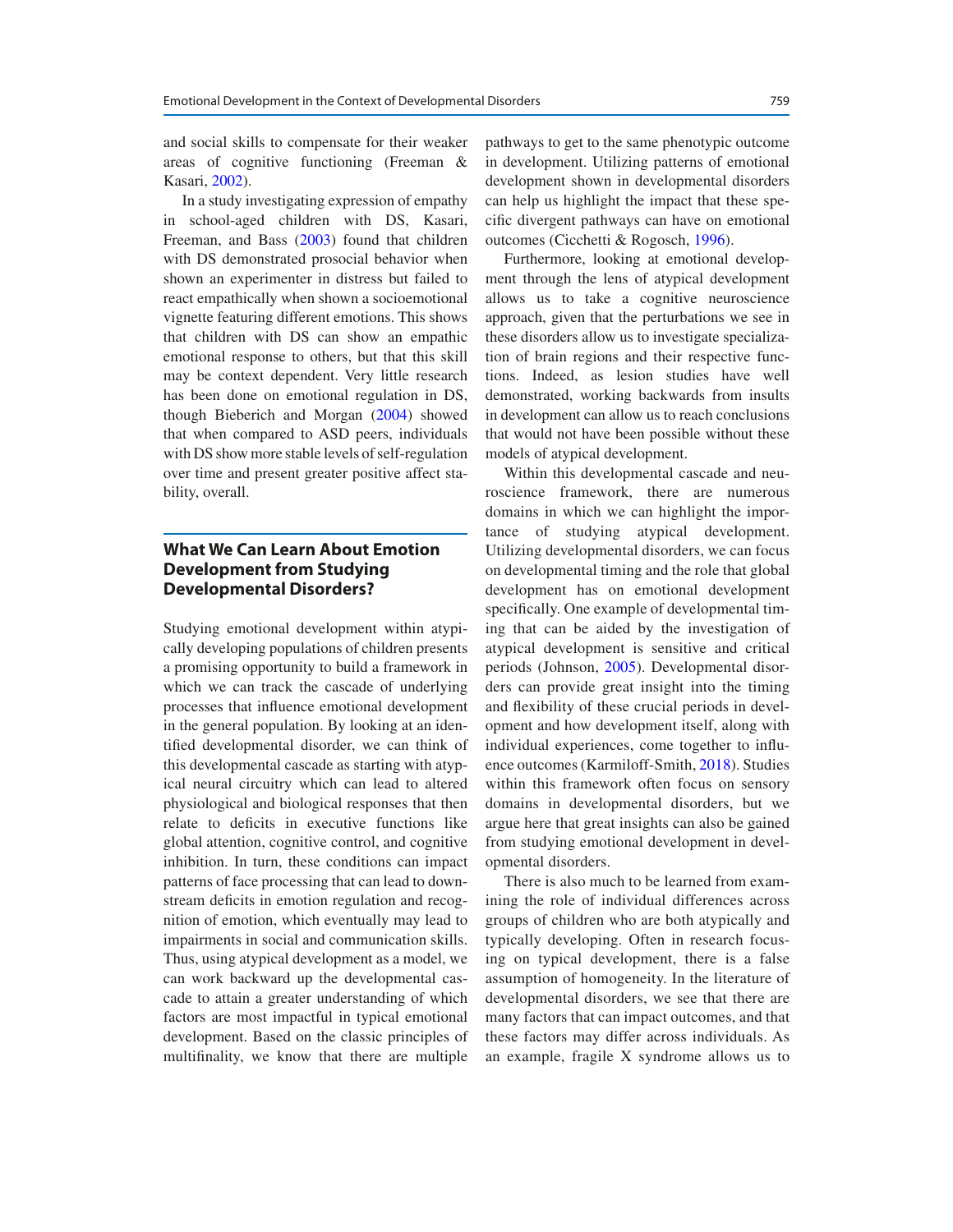investigate a titrated contribution of the *FMR1* gene, and evidence has shown that individual levels of involvement of this gene are linked with behavioral, psychophysiological and neural outcomes (Kim et al., 2012).

Studying emotional development in developmental disorders also affords us an opportunity to investigate compensatory mechanisms early in life, and the impact of neural plasticity, which can be an important tool for the development of interventions, but also helps us learn about different pathways that could be in place in typical emotional development.

# **Unanswered Questions and Future Directions**

Arguably, the most important unanswered question in the literature on these developmental disorders is that of how to treat emotional dysregulation and anxiety in these populations. Before evidence-based and individually tailored treatments can be developed, however, there are still many questions regarding the basic, biological mechanisms underlying these deficits and, critically, how these mechanisms develop over the lifespan that have yet to be answered.

One such avenue for treatment of emotional problems in disorders (such as FXS) that presents with a specifc attentional bias toward threat is attention bias modifcation (ABM) (Amir, Beard, Burns, & Bomyea, 2009; Bar-Haim, 2010; Hakamata et al., 2010). ABM treatment focuses on systematically training individuals who have an attention bias toward threat to either attend more toward positive or neutral stimuli instead of focusing on threatening stimulus. This type of attention training paradigm could be a prime candidate for use with a population with intellectual disability, given that it can be passive viewing. A 2017 review highlights the technique as a promising new avenue to treat the emotional underpinnings of anxiety but cautions against overinterpretation of the literature, given the small effect sizes and replication failures (Mogg, Waters, & Bradley, 2017).

There are many behavioral therapies that have been utilized to treat ASD in young children, ranging from after-school social skills training groups to intensive one-on-one therapy with a clinician. While an emotional component is incorporated into most of these behavioral interventions, some of these treatments highlight this domain more than others. A primary goal of the Early Start Denver Model (ESDM) is to target deficits in socio-emotional and communication domains that are impacted in ASD. Emotion sharing is one of the key domains of ESDM (Rogers & Dawson, 2010) and as such, ESDM treatment focuses heavily on fostering greater eye contact and facial gaze, which could improve emotional facial expression processing and encourage emotional mirroring.

Computer game-based interventions that focus on social skills training and emotion recognition training are also gaining popularity. In a 2017 review, Grossard et al. identifed 31 such game-based interventions that target teaching social skills and emotion recognition. While there are some aspects of these therapeutic games that are encouraging, such as their appeal to the targeted population, there are still many shortcomings. In the majority of cases, these methods are still targeting only high-functioning individuals, and they still tend to not meet standards of treatment efficacy required for clinical trials. Thus, while therapeutic game-based techniques are promising, they still have a way to go before being applicable across the full spectrum of individuals with developmental disorders that exhibit atypical emotional development.

It is clear from the literature that developmental disorders like ASD, FXS, and DS come with varied profles of atypical emotional development. These atypical patterns include components of emotional processing from interpreting and reacting to others' emotions and expression and regulation of one's own emotions and can be identifed at the behavioral, physiological, neural, and genetic levels. They clearly impact the phenotype of these disorders, and in some cases, are defning components in their presentation. Many developmental factors play a role in these atypical patterns of emotion, with some studies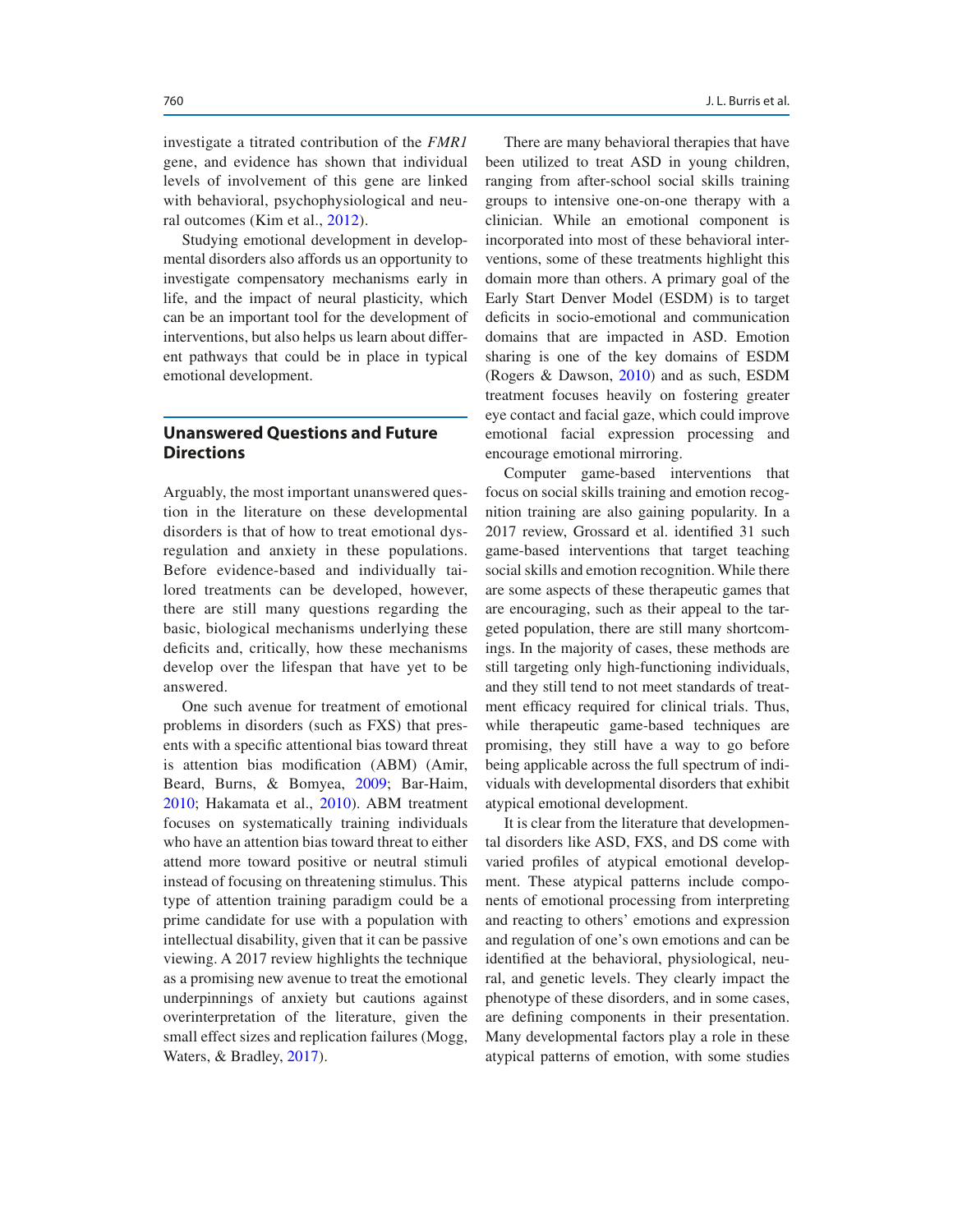documenting change over time, and others pointing to individual differences related to parenting factors, environmental factors and cognition. Future research directions should therefore focus on studies that include a range of ages and phenotypic presentations, and should employ methods that both tap into underlying biological processes and that can be used across a range of cognitive abilities.

#### **References**

- Abbeduto, L., McDuffe, A., & Thurman, A. J. (2014). The fragile X syndrome–autism comorbidity: What do we really know? *Frontiers in Genetics, 5*, 355.
- Amaral, D. G., Li, D., Libero, L., Soloman, M., Van de Water, J., Mastergeorge, A., … Wu Nordahl, C. (2017). In pursuit of neurophenotypes: The consequences of having autism and a big brain. *Autism Research, 10*(5), 711–722.
- Amir, N., Beard, C., Burns, M., & Bomyea, J. (2009). Attention modifcation program in individuals with generalized anxiety disorder. *Journal of Abnormal Psychology, 118*(1), 28.
- Annaz, D., Karmiloff-Smith, A., Johnson, M. H., & Thomas, M. S. (2009). A cross-syndrome study of the development of holistic face recognition in children with autism, down syndrome, and Williams syndrome. *Journal of Experimental Child Psychology, 102*(4), 456–486.
- Aoki, Y., Cortese, S., & Tansella, M. (2015). Neural bases of atypical emotional face processing in autism: A meta-analysis of fMRI studies. *The World Journal of Biological Psychiatry, 16*(5), 291–300.
- Bal, E., Harden, E., Lamb, D., Van Hecke, A. V., Denver, J. W., & Porges, S. W. (2010). Emotion recognition in children with autism spectrum disorders: Relations to eye gaze and autonomic state. *Journal of Autism and Developmental Disorders, 40*(3), 358–370.
- Ballinger, E. C., Cordeiro, L., Chavez, A. D., Hagerman, R. J., & Hessl, D. (2014). Emotion potentiated startle in fragile X syndrome. *Journal of Autism and Developmental Disorders, 44*(10), 2536–2546.
- Bar-Haim, Y. (2010). Research review: Attention bias modifcation (ABM): A novel treatment for anxiety disorders. *Journal of Child Psychology and Psychiatry, 51*(8), 859–870.
- Baron-Cohen, S. (1997). *Mindblindness: An essay on autism and theory of mind*. Cambridge, MA: MIT press.
- Baron-Cohen, S. (2002). The extreme male brain theory of autism. *Trends in Cognitive Sciences, 6*(6), 248–254.
- Baron-Cohen, S., & Wheelwright, S. (2004). The empathy quotient: An investigation of adults with Asperger syndrome or high functioning autism, and normal sex differences. *Journal of Autism and Developmental Disorders, 34*(2), 163–175.
- Batty, M., Meaux, E., Wittemeyer, K., Rogé, B., & Taylor, M. J. (2011). Early processing of emotional faces in children with autism: An event-related potential study. *Journal of Experimental Child Psychology, 109*(4), 430–444.
- Begeer, S., Koot, H. M., Rieffe, C., Terwogt, M. M., & Stegge, H. (2008). Emotional competence in children with autism: Diagnostic criteria and empirical evidence. *Developmental Review, 28*(3), 342–369.
- Berkovits, L., Eisenhower, A., & Blacher, J. (2017). Emotion regulation in young children with autism spectrum disorders. *Journal of Autism and Developmental Disorders, 47*(1), 68–79.
- Benevides, T. W., & Lane, S. J. (2015). A review of cardiac autonomic measures: Considerations for examination of physiological response in children with autism spectrum disorder. *Journal of Autism and Developmental Disorders, 45*(2), 560–575.
- Bieberich, A. A., & Morgan, S. B. (2004). Self-regulation and affective expression during play in children with autism or down syndrome: A short-term longitudinal study. *Journal of Autism and Developmental Disorders, 34*(4), 439–448.
- Bird, G., & Cook, R. (2013). Mixed emotions: The contribution of alexithymia to the emotional symptoms of autism. *Translational Psychiatry, 3*(7), e285.
- Bons, D., van den Broek, E., Scheepers, F., Herpers, P., Rommelse, N., & Buitelaaar, J. K. (2013). Motor, emotional, and cognitive empathy in children and adolescents with autism spectrum disorder and conduct disorder. *Journal of Abnormal Child Psychology, 41*(3), 425–443.
- Bouras, N., Turk, J., & Cornish, K. (1998). Face recognition and emotion perception in boys with fragile-X syndrome. *Journal of Intellectual Disability Research, 42*(6), 490–499.
- Brewer, R., Biotti, F., Catmur, C., Press, C., Happé, F., Cook, R., & Bird, G. (2016). Can neurotypical individuals read autistic facial expressions? Atypical production of emotional facial expressions in autism spectrum disorders. *Autism Research, 9*(2), 262–271.
- Burris, J. L., Barry-Anwar, R. A., & Rivera, S. M. (2017). An eye tracking investigation of attentional biases towards affect in young children. *Developmental Psychology, 53*(8), 1418.
- Burris, J. L., Barry-Anwar, R. A., Sims, R. N., Hagerman, R. J., Tassone, F., & Rivera, S. M. (2017). Children with fragile X syndrome display threat-specifc biases toward emotion. *Biological Psychiatry: Cognitive Neuroscience and Neuroimaging, 2*(6), 487–492.
- Carvajal, F., & Iglesias, J. (2002). Face-to-face emotion interaction studies in down syndrome infants. *International Journal of Behavioral Development, 26*(2), 104–112.
- Carvajal, F., Fernández-Alcaraz, C., Rueda, M., & Sarrión, L. (2012). Processing of facial expressions of emotions by adults with down syndrome and moderate intellectual disability. *Research in Developmental Disabilities, 33*(3), 783–790.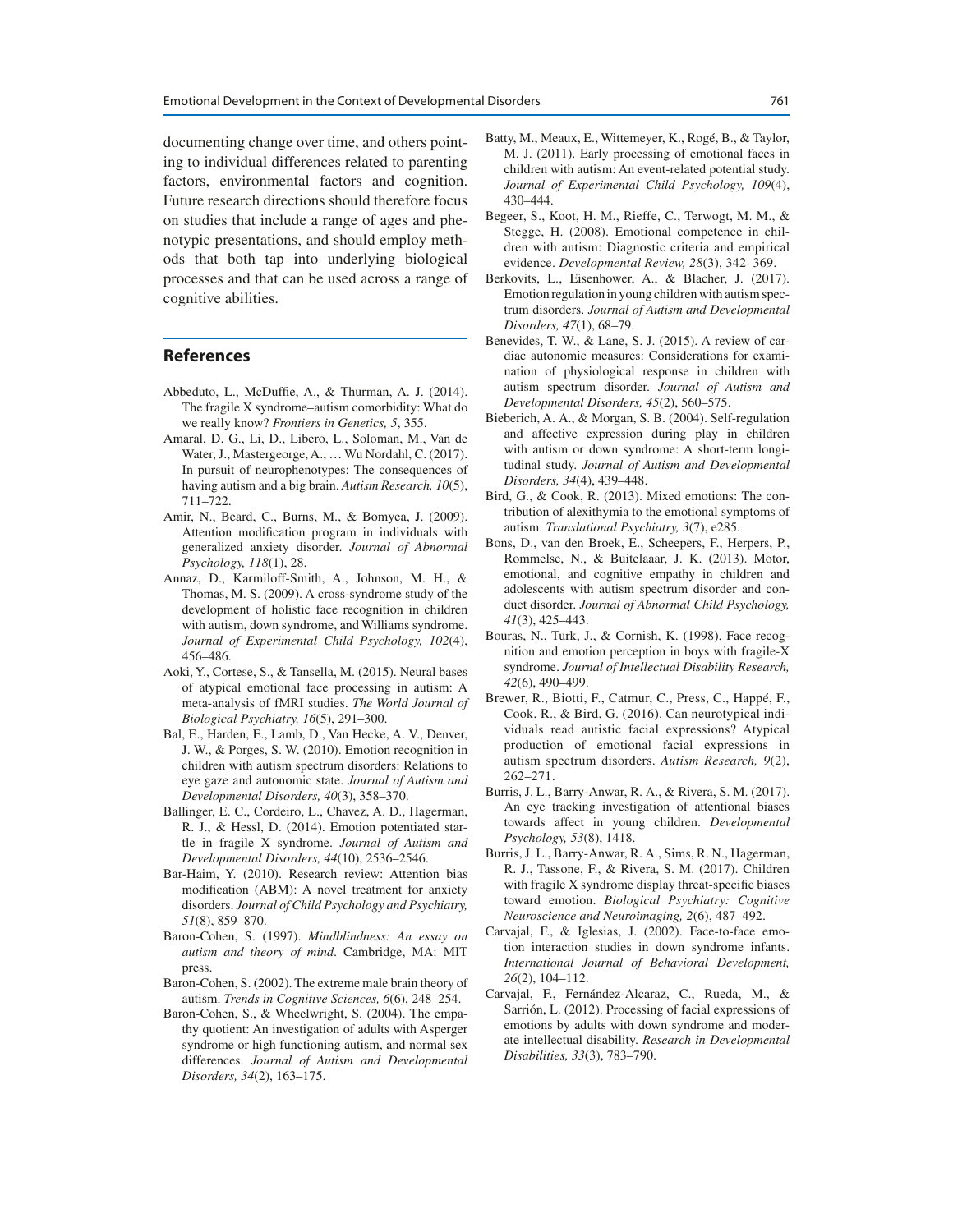- Chapman, R. S., & Hesketh, L. J. (2000). Behavioral phenotype of individuals with down syndrome. *Mental Retardation and Developmental Disabilities Research Reviews, 6*(2), 84–95.
- Chawarska, K., & Shic, F. (2009). Looking but not seeing: Atypical visual scanning and recognition of faces in 2 and 4-year-old children with autism spectrum disorder. *Journal of Autism and Developmental Disorders, 39*(12), 1663.
- Cicchetti, D., & Rogosch, F. A. (1996). Equifnality and multifnality in developmental psychopathology. *Development and Psychopathology, 8*, 597–600.
- Cohrs, A. C., & Leslie, D. L. (2017). Depression in parents of children diagnosed with autism spectrum disorder: A claims-based analysis. *Journal of Autism and Developmental Disorders, 47*(5), 1416–1422.
- Cordeiro, L., Ballinger, E., Hagerman, R., & Hessl, D. (2011). Clinical assessment of DSM-IV anxiety disorders in fragile X syndrome: Prevalence and characterization. *Journal of Neurodevelopmental Disorders, 3*(1), 57.
- Dapretto, M., Davies, M. S., Pfeifer, J. H., Scott, A. A., Sigman, M., Bookheimer, S. Y., & Iacoboni, M. (2006). Understanding emotions in others: Mirror neuron dysfunction in children with autism spectrum disorders. *Nature Neuroscience, 9*(1), 28.
- Dawson, G. (2008). Early behavioral intervention, brain plasticity, and the prevention of autism spectrum disorder. *Development and Psychopathology, 20*(3), 775–803.
- Dawson, G., Rogers, S., Munson, J., Smith, M., Winter, J., Greenson, J., … Varley, J. (2010). Randomized, controlled trial of an intervention for toddlers with autism: The Early Start Denver Model. *Pediatrics, 125*(1), e17–e23.
- de Wit, T. C., Falck-Ytter, T., & von Hofsten, C. (2008). Young children with autism spectrum disorder look differently at positive versus negative emotional faces. *Research in Autism Spectrum Disorders, 2*(4), 651–659.
- Decety, J., & Moriguchi, Y. (2007). The empathic brain and its dysfunction in psychiatric populations: Implications for intervention across different clinical conditions. *Biopsychosocial Medicine, 1*(1), 22.
- Dziobek, I., Rogers, K., Fleck, S., Bahnemann, M., Heekeren, H. R., Wolf, O. T., & Convit, A. (2008). Dissociation of cognitive and emotional empathy in adults with Asperger syndrome using the Multifaceted Empathy Test (MET). *Journal of Autism and Developmental Disorders, 38*(3), 464–473.
- Einfeld, S. L., Tonge, B. J., & Florio, T. (1994). Behavioural and emotional disturbance in fragile X syndrome. *American Journal of Medical Genetics Part A, 51*(4), 386–391.
- Epstein, C. J., Korenberg, J. R., Annerén, G., Antonarakis, S. E., Aymé, S., Courchesne, E., … Huret, J. L. (1991). Protocols to establish genotype-phenotype correlations in down syndrome. *American Journal of Human Genetics, 49*(1), 207.
- Fan, Y. T., Decety, J., Yang, C. Y., Liu, J. L., & Cheng, Y. (2010). Unbroken mirror neurons in autism spectrum disorders. *Journal of Child Psychology and Psychiatry, 51*(9), 981–988.
- Farzin, F., Rivera, S. M., & Hessl, D. (2009). Brief report: Visual processing of faces in individuals with fragile X syndrome: An eye tracking study. *Journal of Autism and Developmental Disorders, 39*(6), 946–952.
- Fidler, D. J. (2005). The emerging down syndrome behavioral phenotype in early childhood: Implications for practice. *Infants & Young Children, 18*(2), 86–103.
- Fidler, D., Hepburn, S., & Rogers, S. (2006). Early learning and adaptive behaviour in toddlers with down syndrome: Evidence for an emerging behavioural phenotype? *Down Syndrome Research and Practice, 9*(3), 37–44.
- Freeman, S. F., & Kasari, C. (2002). Characteristics and qualities of the play dates of children with down syndrome: Emerging or true friendships? *American Journal on Mental Retardation, 107*(1), 16–31.
- Garon, N., Bryson, S. E., Zwaigenbaum, L., Smith, I. M., Brian, J., Roberts, W., & Szatmari, P. (2009). Temperament and its relationship to autistic symptoms in a high-risk infant sib cohort. *Journal of Abnormal Child Psychology, 37*(1), 59–78.
- Gross, J. J. (1998). The emerging feld of emotion regulation: An integrative review. *Review of General Psychology, 2*(3), 271.
- Gross, J. J., & John, O. P. (2003). Individual differences in two emotion regulation processes: Implications for affect, relationships, and well-being. *Journal of Personality and Social Psychology, 85*(2), 348.
- Gross, J. J., & Jazaieri, H. (2014). Emotion, emotion regulation, and psychopathology: An affective science perspective. *Clinical Psychological Science, 2*(4), 387–401.
- Grossard, C., Grynspan, O., Serret, S., Jouen, A. L., Bailly, K., & Cohen, D. (2017). Serious games to teach social interactions and emotions to individuals with autism spectrum disorders (ASD). *Computers & Education, 113*, 195–211.
- Guillon, Q., Hadjikhani, N., Baduel, S., & Rogé, B. (2014). Visual social attention in autism spectrum disorder: Insights from eye tracking studies. *Neuroscience & Biobehavioral Reviews, 42*, 279–297.
- Guy, L., Souders, M., Bradstreet, L., DeLussey, C., & Herrington, J. D. (2014). Brief report: Emotion regulation and respiratory sinus arrhythmia in autism spectrum disorder. *Journal of Autism and Developmental Disorders, 44*(10), 2614–2620.
- Hadjikhani, N., Joseph, R. M., Snyder, J., & Tager-Flusberg, H. (2006). Anatomical differences in the mirror neuron system and social cognition network in autism. *Cerebral Cortex, 16*(9), 1276–1282.
- Hagan, C. C., Hoeft, F., Mackey, A., Mobbs, D., & Reiss, A. L. (2008). Aberrant neural function during emotion attribution in female subjects with fragile X syndrome. *Journal of the American Academy of Child & Adolescent Psychiatry, 47*(12), 1443–1454.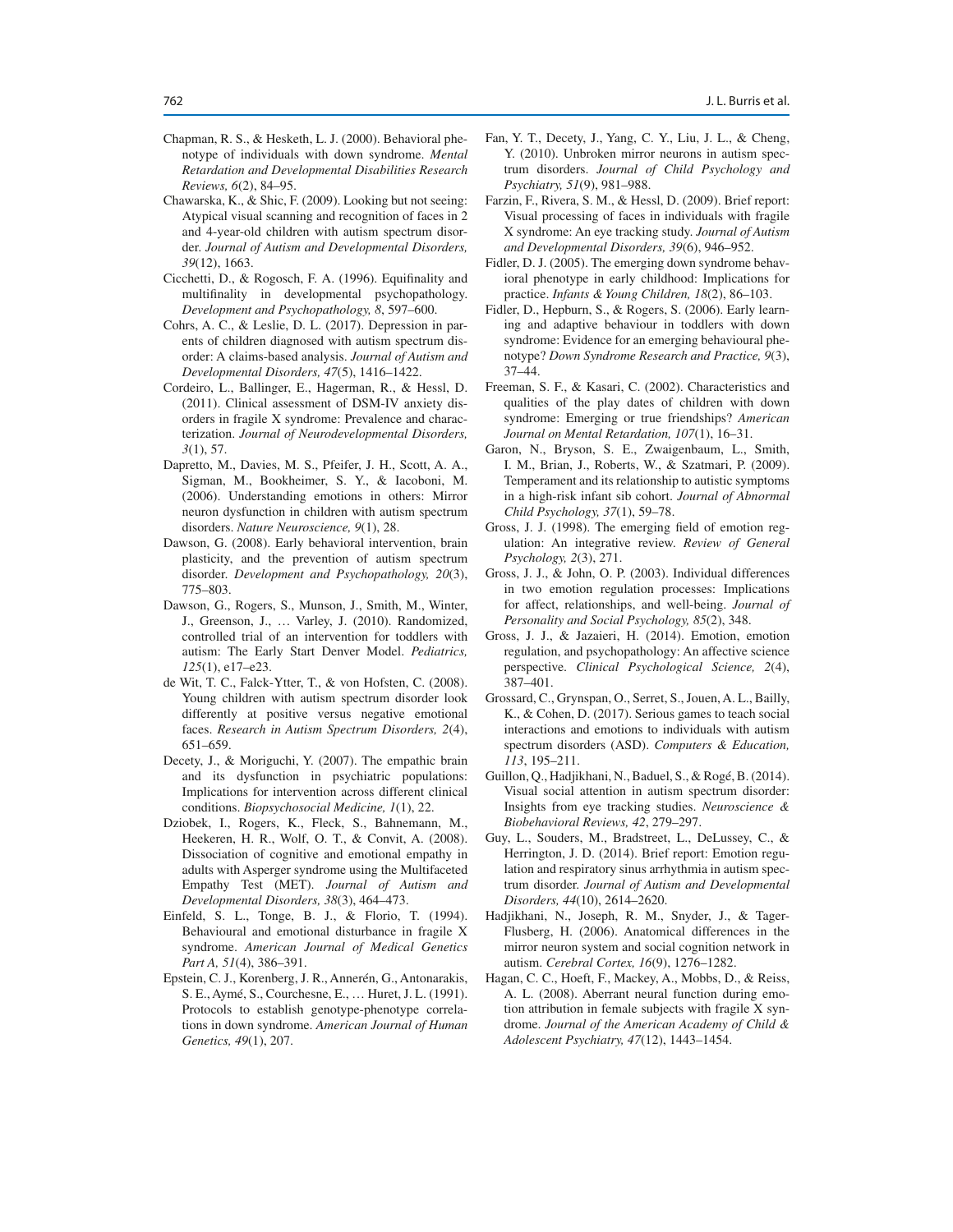- Hagerman, R. J., & Hagerman, P. J. (2001). Fragile X syndrome: A model of gene-brain-behavior relationships. *Molecular Genetics and Metabolism, 74*(1), 89–97.
- Hagerman, P. J. (2008). The fragile X prevalence paradox. *Journal of Medical Genetics, 45*, 498.
- Hagerman, R. J., & Hagerman, P. (2016). Fragile X-associated tremor/ataxia syndrome—Features, mechanisms and management. *Nature Reviews Neurology, 12*(7), 403.
- Hajcak, G., MacNamara, A., & Olvet, D. M. (2010). Event-related potentials, emotion, and emotion regulation: An integrative review. *Developmental Neuropsychology, 35*(2), 129–155.
- Hakamata, Y., Lissek, S., Bar-Haim, Y., Britton, J. C., Fox, N. A., Leibenluft, E., … Pine, D. S. (2010). Attention bias modifcation treatment: A meta-analysis toward the establishment of novel treatment for anxiety. *Biological Psychiatry, 68*(11), 982–990.
- Hall, S. S., Lightbody, A. A., & Reiss, A. L. (2008). Compulsive, self-injurious, and autistic behavior in children and adolescents with fragile X syndrome. *American Journal on Mental Retardation, 113*(1), 44–53.
- Hamilton, A. F. (2013). Refecting on the mirror neuron system in autism: A systematic review of current theories. *Developmental Cognitive Neuroscience, 3*(1), 91–105.
- Hauser, C., Kover, S., & Abbeduto, L. (2014). Maternal well-being and child behavior in families with fragile X syndrome. *Research in Developmental Disabilities, 35*(10), 2477–2486.
- Hessl, D., Dyer-Friedman, J., Glaser, B., Wisbeck, J., Barajas, R. G., Taylor, A., & Reiss, A. L. (2001). The infuence of environmental and genetic factors on behavior problems and autistic symptoms in boys and girls with fragile X syndrome. *Pediatrics, 108*(5), e88.
- Hessl, D., Rivera, S. M., & Reiss, A. L. (2004). The neuroanatomy and neuroendocrinology of fragile X syndrome. *Developmental Disabilities Research Reviews, 10*(1), 17–24.
- Hessl, D., Tassone, F., Cordeiro, L., Koldewyn, K., McCormick, C., Green, C., … Hagerman, R. J. (2008). Brief report: Aggression and stereotypic behavior in males with fragile X syndrome—Moderating secondary genes in a "single gene" disorder. *Journal of Autism and Developmental Disorders, 38*(1), 184–189.
- Hill, E., Berthoz, S., & Frith, U. (2004). Brief report: Cognitive processing of own emotions in individuals with autistic spectrum disorder and in their relatives. *Journal of Autism and Developmental Disorders, 34*(2), 229–235.
- Hunter, J. E., Leslie, M., Novak, G., Hamilton, D., Shubeck, L., Charen, K., … Cubells, J. F. (2012). Depression and anxiety symptoms among women who carry the FMR1 premutation: Impact of raising a child with fragile X syndrome is moderated by CRHR1 polymorphisms. *American Journal of Medical Genetics Part B: Neuropsychiatric Genetics, 159*(5), 549–559.
- Irwin, S. A., Galvez, R., & Greenough, W. T. (2000). Dendritic spine structural anomalies in fragile-X mental retardation syndrome. *Cerebral Cortex, 10*(10), 1038–1044.
- Jahromi, L. B., Meek, S. E., & Ober-Reynolds, S. (2012). Emotion regulation in the context of frustration in children with high functioning autism and their typical peers. *Journal of Child Psychology and Psychiatry, 53*(12), 1250–1258.
- Johnson, M. H. (2005). Sensitive periods in functional brain development: Problems and prospects. *Developmental Psychobiology: The Journal of the International Society for Developmental Psychobiology, 46*(3), 287–292.
- Jones, W., Carr, K., & Klin, A. (2008). Absence of preferential looking to the eyes of approaching adults predicts level of social disability in 2-year-old toddlers with autism spectrum disorder. *Archives of General Psychiatry, 65*(8), 946–954.
- Jones, W., & Klin, A. (2013). Attention to eyes is present but in decline in 2–6-month-old infants later diagnosed with autism. *Nature, 504*(7480), 427.
- Kang, E., Keifer, C. M., Levy, E. J., Foss-Feig, J. H., Mcpartland, J. C., & Lerner, M. D. (2017). Atypicality of the N170 event-related potential in autism spectrum disorder: A meta-analysis. *Biological Psychiatry: Cognitive Neuroscience and Neuroimaging., 3*, 657. <https://doi.org/10.1016/j.bpsc.2017.11.003>
- Karimi, P., Kamali, E., Mousavi, S. M., & Karahmadi, M. (2017). Environmental factors infuencing the risk of autism. *Journal of Research in Medical Sciences: The Offcial Journal of Isfahan University of Medical Sciences, 22*, 27.
- Karmiloff-Smith, A. (1997). Crucial differences between developmental cognitive neuroscience and adult neuropsychology. *Developmental Neuropsychology, 13*(4), 513–524.
- Karmiloff-Smith, A. (1998). Development itself is the key to understanding developmental disorders. *Trends in Cognitive Sciences, 2*(10), 389–398.
- Karmiloff-Smith, A. (2009). Nativism versus neuroconstructivism: Rethinking the study of developmental disorders. *Developmental Psychology, 45*(1), 56.
- Karmiloff-Smith, A. (2018). Development itself is the key to understanding developmental disorders. In *Thinking developmentally from constructivism to neuroconstructivism* (pp. 97–117). Routledge.
- Kasari, C., Freeman, S. F., & Hughes, M. A. (2001). Emotion recognition by children with down syndrome. *American Journal on Mental Retardation, 106*(1), 59–72.
- Kasari, C., Freeman, S. F., & Bass, W. (2003). Empathy and response to distress in children with down syndrome. *Journal of Child Psychology and Psychiatry, 44*(3), 424–431.
- Kim, S. Y., Burris, J., Bassal, F., Koldewyn, K., Chattarji, S., Tassone, F., … Rivera, S. M. (2012). Fear-specifc amygdala function in children and adolescents on the fragile x spectrum: A dosage response of the FMR1 gene. *Cerebral Cortex, 24*(3), 600–613.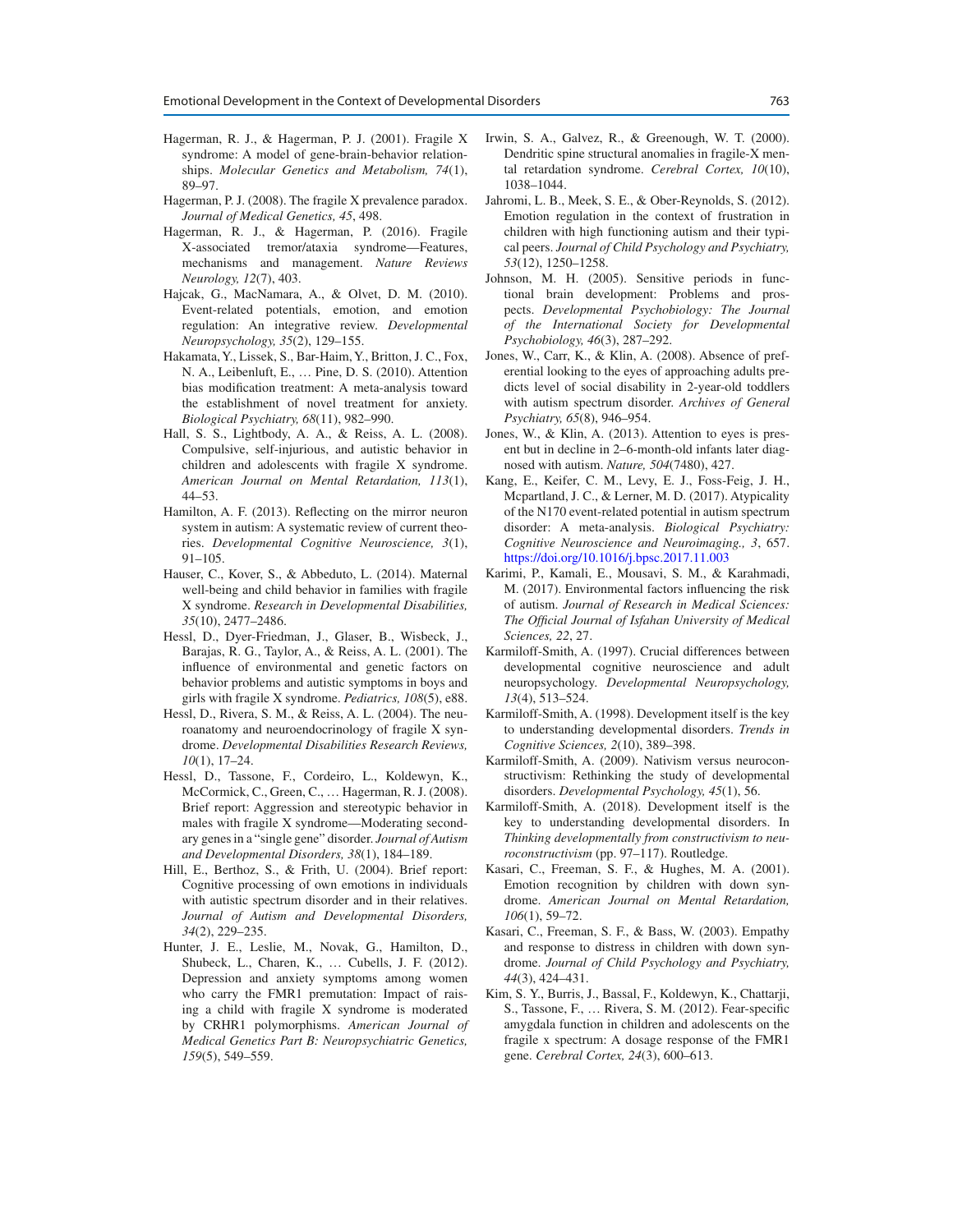- Klin, A., Jones, W., Schultz, R., Volkmar, F., & Cohen, D. (2002). Visual fxation patterns during viewing of naturalistic social situations as predictors of social competence in individuals with autism. *Archives of General Psychiatry, 59*(9), 809–816.
- Konst, M. J., Matson, J. L., & Turygin, N. (2013). Comparing the rates of tantrum behavior in children with ASD and ADHD as well as children with comorbid ASD and ADHD diagnoses. *Research in Autism Spectrum Disorders, 7*(11), 1339–1345.
- Konstantareas, M. M., & Stewart, K. (2006). Affect regulation and temperament in children with autism spectrum disorder. *Journal of Autism and Developmental Disorders, 36*(2), 143–154.
- Korenberg, J. R., Chen, X. N., Schipper, R., Sun, Z., Gonsky, R., Gerwehr, S., … Disteche, C. (1994). Down syndrome phenotypes: The consequences of chromosomal imbalance. *Proceedings of the National Academy of Sciences, 91*(11), 4997–5001.
- Lagattuta, K. H., Sayfan, L., & Bamford, C. (2012). Do you know how I feel? Parents underestimate worry and overestimate optimism compared to child selfreport. *Journal of Experimental Child Psychology, 113*(2), 211–232.
- Loesch, D. Z., Bui, Q. M., Dissanayake, C., Clifford, S., Gould, E., Bulhak-Paterson, D., … Huggins, R. M. (2007). Molecular and cognitive predictors of the continuum of autistic behaviours in fragile X. *Neuroscience & Biobehavioral Reviews, 31*(3), 315–326.
- Lynn, A. C., Padmanabhan, A., Simmonds, D., Foran, W., Hallquist, M. N., Luna, B., & O'Hearn, K. (2018). Functional connectivity differences in autism during face and car recognition: Underconnectivity and atypical age-related changes. *Developmental Science, 21*(1). <https://doi.org/10.1111/desc.12508>
- Mazefsky, C. A., Pelphrey, K. A., & Dahl, R. E. (2012). The need for a broader approach to emotion regulation research in autism. *Child Development Perspectives, 6*(1), 92–97.
- Mazefsky, C. A., Herrington, J., Siegel, M., Scarpa, A., Maddox, B. B., Scahill, L., & White, S. W. (2013). The role of emotion regulation in autism spectrum disorder. *Journal of the American Academy of Child & Adolescent Psychiatry, 52*(7), 679–688.
- Maskey, M., Warnell, F., Parr, J. R., Le Couteur, A., & McConachie, H. (2013). Emotional and behavioural problems in children with autism spectrum disorder. *Journal of Autism and Developmental Disorders, 43*(4), 851–859.
- Mazefsky, C. A., Borue, X., Day, T. N., & Minshew, N. J. (2014). Emotion regulation patterns in adolescents with high-functioning autism spectrum disorder: Comparison to typically developing adolescents and association with psychiatric symptoms. *Autism Research, 7*(3), 344–354.
- McPartland, J., Dawson, G., Webb, S. J., Panagiotides, H., & Carver, L. J. (2004). Event-related brain potentials reveal anomalies in temporal processing of faces in autism spectrum disorder. *Journal of Child Psychology and Psychiatry, 45*(7), 1235–1245.
- Mennin, D. S., Holaway, R. M., Fresco, D. M., Moore, M. T., & Heimberg, R. G. (2007). Delineating components of emotion and its dysregulation in anxiety and mood psychopathology. *Behavior Therapy, 38*(3), 284–302.
- Minio-Paluello, I., Baron-Cohen, S., Avenanti, A., Walsh, V., & Aglioti, S. M. (2009). Absence of embodied empathy during pain observation in Asperger syndrome. *Biological Psychiatry, 65*(1), 55–62.
- Mogg, K., Waters, A. M., & Bradley, B. P. (2017). Attention bias modifcation (abm): Review of effects of multisession abm training on anxiety and threatrelated attention in high-anxious individuals. *Clinical Psychological Science, 5*(4), 698–717.
- Neuhaus, E., Bernier, R., & Beauchaine, T. P. (2014). Brief report: Social skills, internalizing and externalizing symptoms, and respiratory sinus arrhythmia in autism. *Journal of Autism and Developmental Disorders, 44*(3), 730–737.
- Nishitani, N., Avikainen, S., & Hari, R. (2004). Abnormal imitation- related cortical activation sequences in Asperger's syndrome. *Annals of Neurology, 55*(4), 558–562.
- Olsson, M. B., & Hwang, C. P. (2001). Depression in mothers and fathers of children with intellectual disability. *Journal of Intellectual Disability Research, 45*. (Pt 6, 535–543.
- Osterling, J., & Dawson, G. (1994). Early recognition of children with autism: A study of frst birthday home videotapes. *Journal of Autism and Developmental Disorders, 24*(3), 247–257.
- Ozonoff, S., Williams, B. J., & Landa, R. (2005). Parental report of the early development of children with regressive autism: The delays-plusregression phenotype. *Autism, 9*, 461–486. [https://doi.](https://doi.org/10.1177/1362361305057880) [org/10.1177/1362361305057880](https://doi.org/10.1177/1362361305057880)
- Ozonoff, S., Iosif, A. M., Baguio, F., Cook, I. C., Hill, M. M., Hutman, T., … Steinfeld, M. B. (2010). A prospective study of the emergence of early behavioral signs of autism. *Journal of the American Academy of Child & Adolescent Psychiatry, 49*(3), 256–266.
- Papagiannopoulou, E. A., Chitty, K. M., Hermens, D. F., Hickie, I. B., & Lagopoulos, J. (2014). A systematic review and meta-analysis of eye-tracking studies in children with autism spectrum disorders. *Social Neuroscience, 9*(6), 610–632.
- Pelphrey, K. A., Sasson, N. J., Reznick, J. S., Paul, G., Goldman, B. D., & Piven, J. (2002). Visual scanning of faces in autism. *Journal of Autism and Developmental Disorders, 32*(4), 249–261.
- Philip, R. C. M., Whalley, H. C., Stanfeld, A. C., Sprengelmeyer, R., Santos, I. M., Young, A. W., … Hall, J. (2010). Deficits in facial, body movement and vocal emotional processing in autism spectrum disorders. *Psychological Medicine, 40*(11), 1919–1929.
- Pitskel, N. B., Bolling, D. Z., Kaiser, M. D., Pelphrey, K. A., & Crowley, M. J. (2014). Neural systems for cognitive reappraisal in children and adolescents with autism spectrum disorder. *Developmental Cognitive Neuroscience, 10*, 117–128.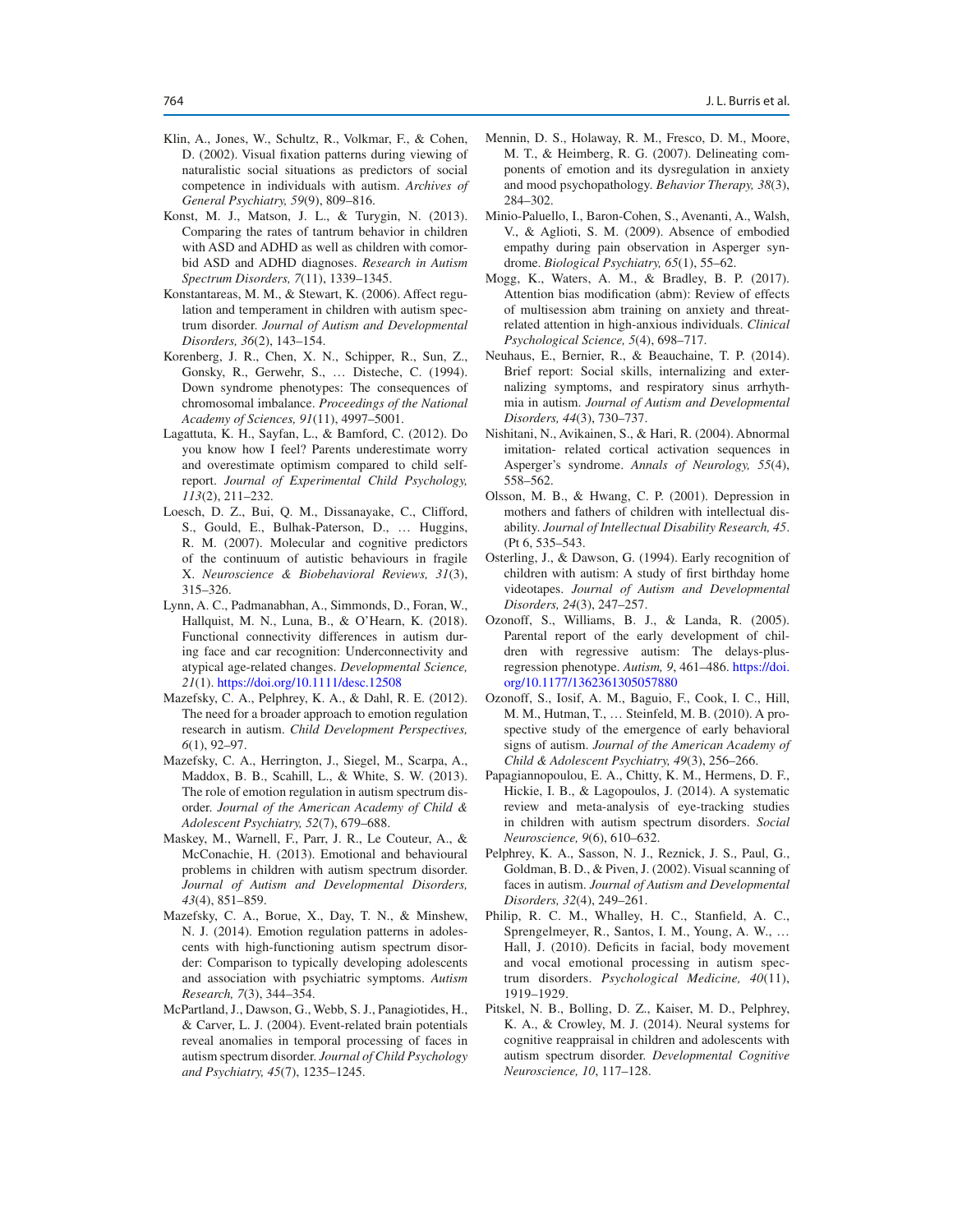- Pokorny, J. J., Hatt, N. V., Colombi, C., Vivanti, G., Rogers, S. J., & Rivera, S. M. (2015). The action observation system when observing hand actions in autism and typical development. *Autism Research, 8*(3), 284–296.
- Pokorny, J., Hatt, N. V., Rogers, S. J., & Rivera, S. M. (2017). What are you doing with that object? Comparing the neural responses of action understanding in adolescents with and without autism. *Journal of Autism and Developmental Disorders., 48*, 809. <https://doi.org/10.1007/s10803-017-3338-3>
- Porter, M. A., Coltheart, M., & Langdon, R. (2007). The neuropsychological basis of hypersociability in Williams and down syndrome. *Neuropsychologia, 45*(12), 2839–2849.
- Rieffe, C., Oosterveld, P., Terwogt, M. M., Mootz, S., Van Leeuwen, E., & Stockmann, L. (2011). Emotion regulation and internalizing symptoms in children with autism spectrum disorders. *Autism, 15*(6), 655–670.
- Richey, J. A., Damiano, C. R., Sabatino, A., Rittenberg, A., Petty, C., Bizzell, J., … Davidson, R. J. (2015). Neural mechanisms of emotion regulation in autism spectrum disorder. *Journal of Autism and Developmental Disorders, 45*(11), 3409–3423.
- Rivera, S. M., Menon, V., White, C. D., Glaser, B., & Reiss, A. L. (2002). Functional brain activation during arithmetic processing in females with fragile X syndrome is related to FMR1 protein expression. *Human Brain Mapping, 16*(4), 206–218.
- Robinson, E. B., St Pourcain, B., Anttila, V., Kosmicki, J. A., Bulik-Sullivan, B., Grove, J., … Martin, J. (2016). Genetic risk for autism spectrum disorders and neuropsychiatric variation in the general population. *Nature Genetics, 48*(5), 552.
- Rogers, S. J., Hepburn, S., & Wehner, E. (2003). Parent reports of sensory symptoms in toddlers with autism and those with other developmental disorders. *Journal of Autism and Developmental Disorders, 33*(6), 631–642.
- Rogers, S. J., & Dawson, G. (2010). *Early Start Denver Model for young children with autism: Promoting language, learning, and engagement*. New York, NY: Guilford Press.
- Samson, A. C., Huber, O., & Gross, J. J. (2012). Emotion regulation in Asperger's syndrome and highfunctioning autism. *Emotion, 12*(4), 659.
- Samson, A. C., Hardan, A. Y., Podell, R. W., Phillips, J. M., & Gross, J. J. (2015). Emotion regulation in children and adolescents with autism spectrum disorder. *Autism Research, 8*(1), 9–18.
- Schaaf, C. P., & Zoghbi, H. Y. (2011). Solving the autism puzzle a few pieces at a time. *Neuron, 70*(5), 806–808.
- Seltzer, M. M., Barker, E. T., Greenberg, J. S., Hong, J., Coe, C., & Almeida, D. (2012). Differential sensitivity to life stress in FMR1 premutation carrier mothers of children with fragile X syndrome. *Health Psychology, 31*(5), 612.
- Sidorov, M. S., Auerbach, B. D., & Bear, M. F. (2013). Fragile X mental retardation protein and synaptic plasticity. *Molecular Brain, 6*(1), 15.
- Silverman, W. (2007). Down syndrome: Cognitive phenotype. *Mental Retardation and Developmental Disabilities Research Reviews, 13*(3), 228–236.
- Simon, E. W., & Finucane, B. M. (1996). Facial emotion identifcation in males with fragile X syndrome. *American Journal of Medical Genetics Part A, 67*(1), 77–80.
- Singer, E. (2005). 'Phenome' project set to pin down subgroups of autism. *Nature Medicine, 11*(6), 583.
- Smith, A. (2009). The empathy imbalance hypothesis of autism: A theoretical approach to cognitive and emotional empathy in autistic development. *The Psychological Record, 59*(3), 489–510.
- Smith, L. E., Hong, J., Greenberg, J. S., & Mailick, M. R. (2016). Change in the behavioral phenotype of adolescents and adults with FXS: Role of the family environment. *Journal of Autism and Developmental Disorders, 46*(5), 1824–1833.
- Stavropoulos, K. K., Viktorinova, M., Naples, A., Foss-Feig, J., & McPartland, J. C. (2018). Autistic traits modulate conscious and nonconscious face perception. *Social Neuroscience, 13*(1), 40–51.
- Swartz, J. R., Wiggins, J. L., Carrasco, M., Lord, C., & Monk, C. S. (2013). Amygdala habituation and prefrontal functional connectivity in youth with autism spectrum disorders. *Journal of the American Academy of Child & Adolescent Psychiatry, 52*(1), 84–93.
- Symons, F. J., Clark, R. D., Hatton, D. D., Skinner, M., & Bailey, D. B. (2003). Self-injurious behavior in young boys with fragile X syndrome. *American Journal of Medical Genetics Part A, 118*(2), 115–121.
- Talisa, V. B., Boyle, L., Crafa, D., & Kaufmann, W. E. (2014). Autism and anxiety in males with fragile X syndrome: An exploratory analysis of neurobehavioral profles from a parent survey. *American Journal of Medical Genetics Part A, 164*(5), 1198–1203.
- Tassone, F., Greco, C. M., Hunsaker, M. R., Seritan, A. L., Berman, R. F., Gane, L. W., … Hagerman, R. J. (2012). Neuropathological, clinical and molecular pathology in female fragile X premutation carriers with and without FXTAS. *Genes, Brain and Behavior, 11*(5), 577–585.
- van Lieshout, C. F., De Meyer, R. E., Curfs, L. M., & Fryns, J. P. (1998). Family contexts, parental behaviour, and personality profles of children and adolescents with Prader-Willi, fragile-X, or Williams syndrome. *The Journal of Child Psychology and Psychiatry and Allied Disciplines, 39*(5), 699–710.
- Webb, S. J., Dawson, G., Bernier, R., & Panagiotides, H. (2006). ERP evidence of atypical face processing in young children with autism. *Journal of Autism and Developmental Disorders, 36*(7), 881.
- Weiss, J. A., Thomson, K., & Chan, L. (2014). A systematic literature review of emotion regulation measurement in individuals with autism spectrum disorder. *Autism Research, 7*(6), 629–648.
- White, S. W., Oswald, D., Ollendick, T., & Scahill, L. (2009). Anxiety in children and adolescents with autism spectrum disorders. *Clinical Psychology Review, 29*(3), 216–229.